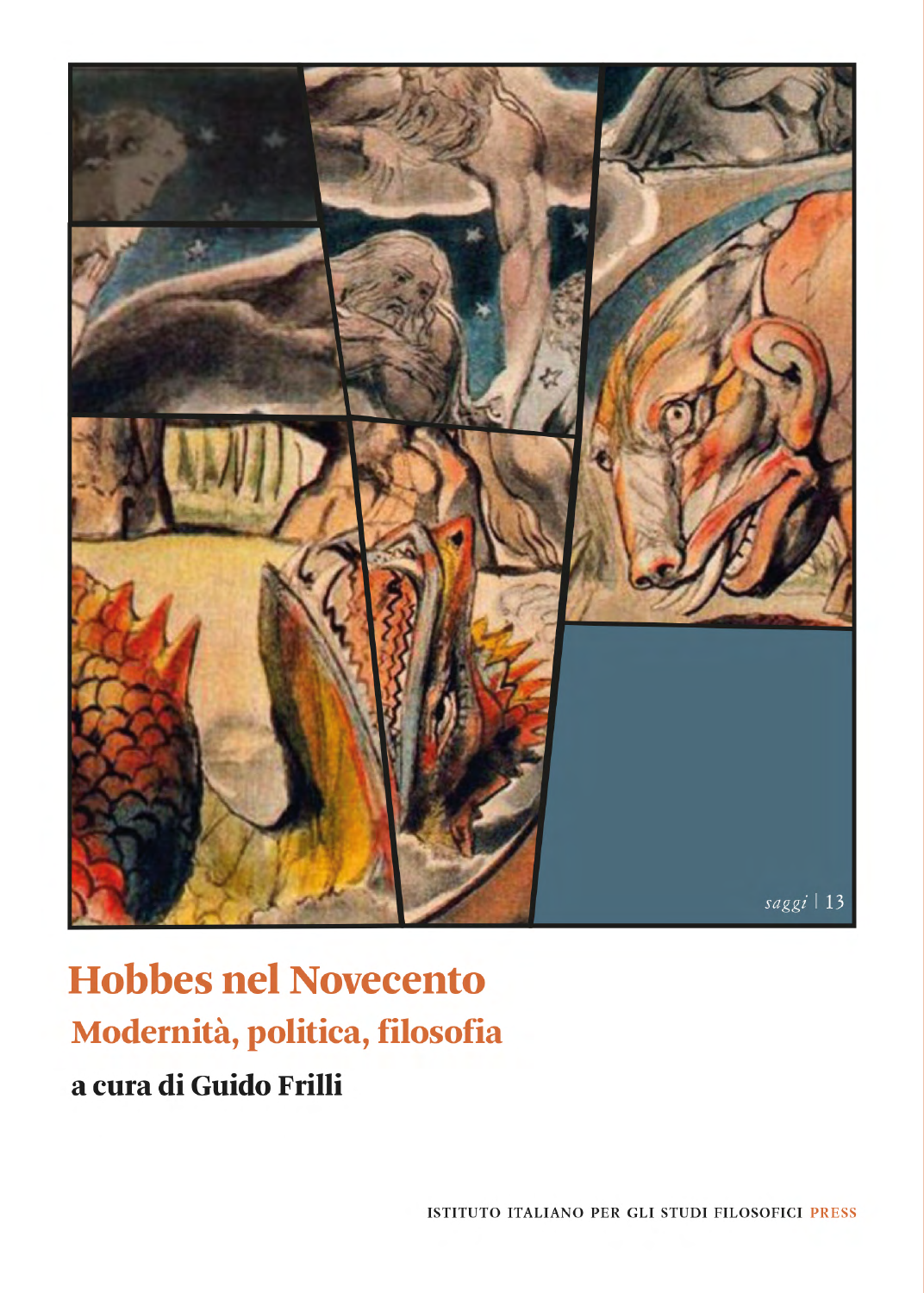### istituto italiano per gli studi filosofici

saggi

13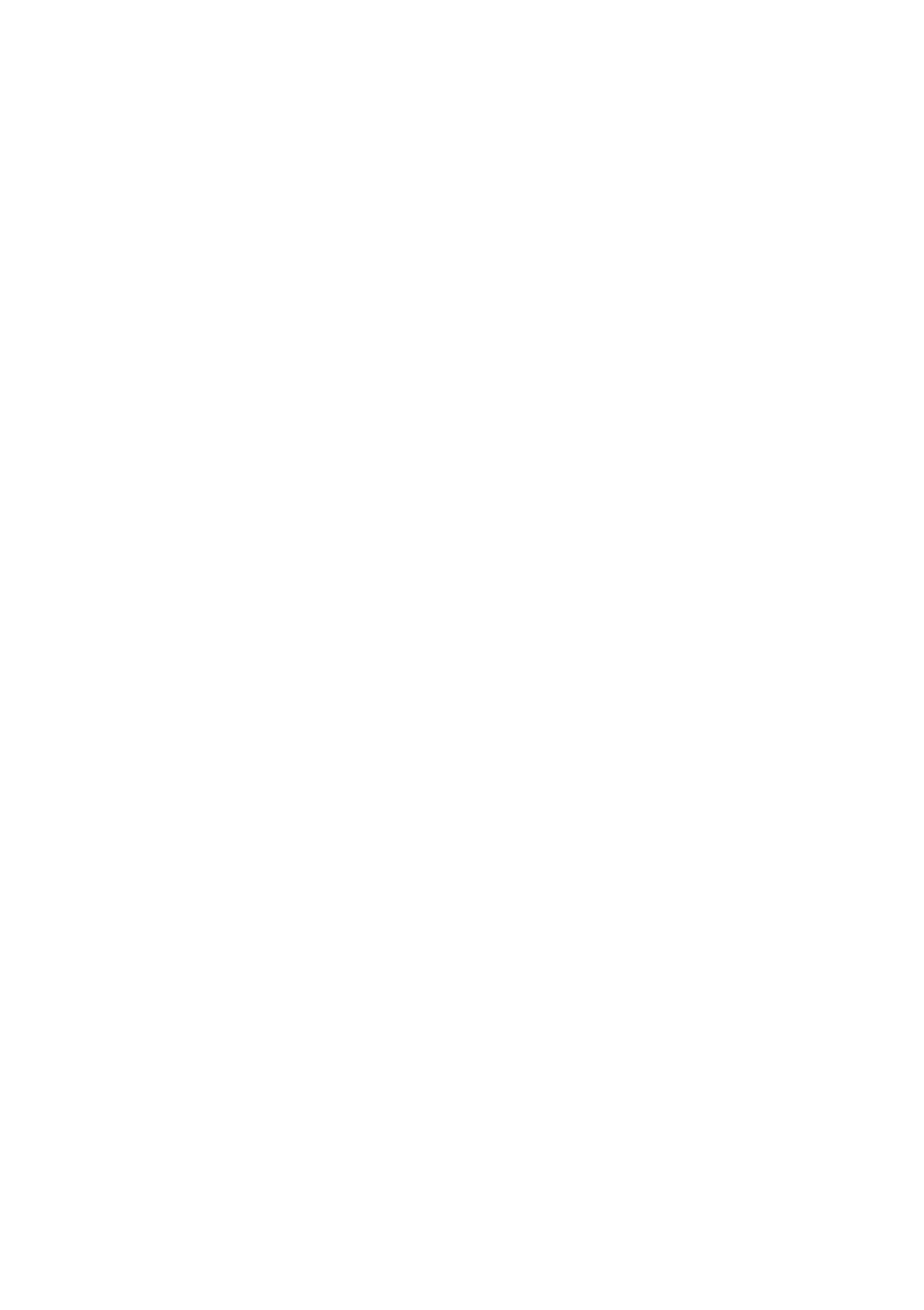## HOBBES NEL NOVECENTO Modernità, politica, filosofia

*a cura di Guido Frilli*

**Istituto Italiano per gli Studi Filosofici** Press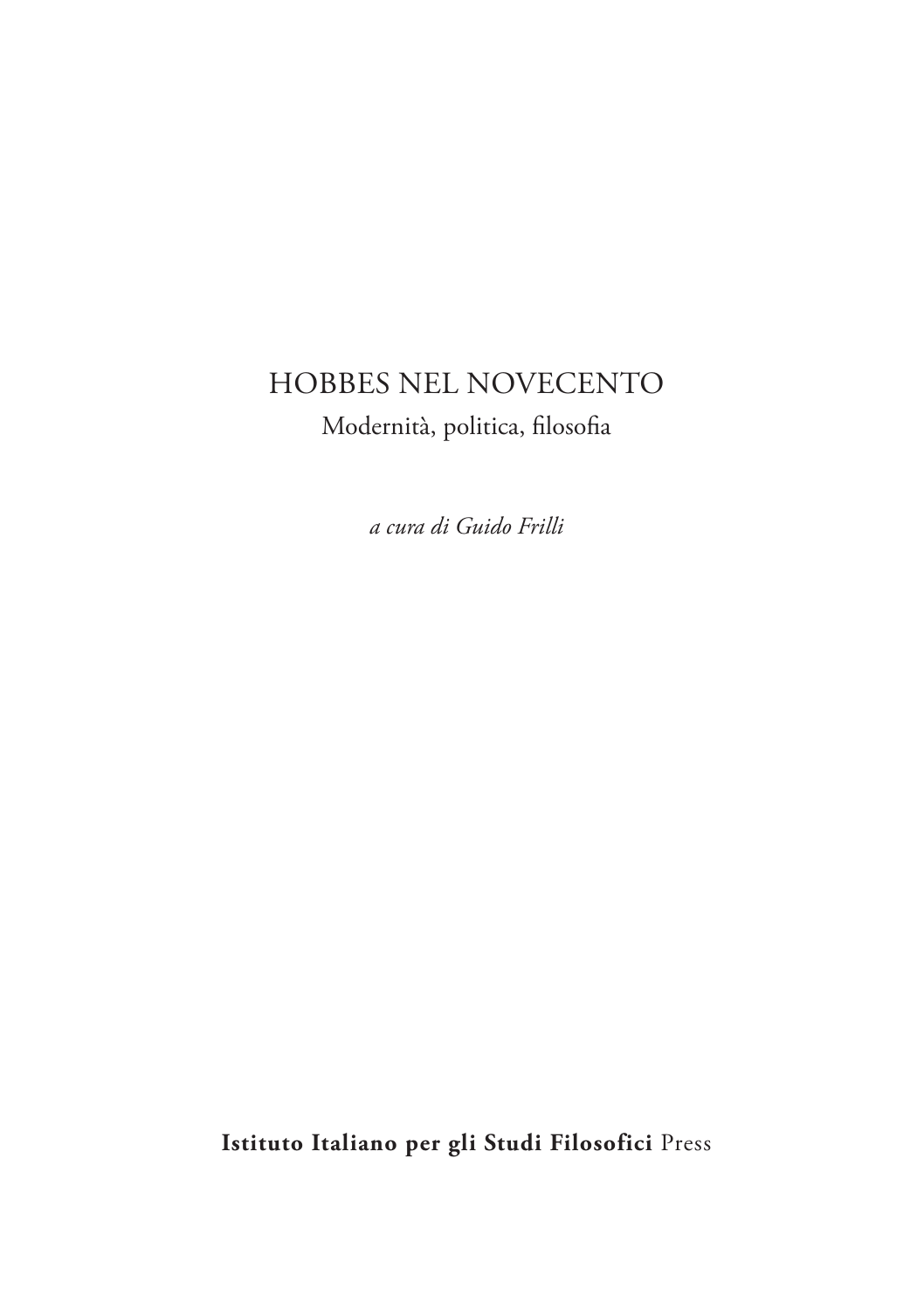© 2022 Istituto Italiano per gli Studi Filosofici www.iisf.it

Istituto Italiano per gli Studi Filosofici Press Via Monte di Dio, 14 80132 Napoli www.scuoladipitagora.it/iisf info@scuoladipitagora.it

Il marchio editoriale Istituto Italiano per gli Studi Filosofici Press è coordinato e diretto dalla Scuola di Pitagora s.r.l.

isbn 978-88-97820-80-2 (versione cartacea) isbn 978-88-97820-81-9 (versione elettronica nel formato PDF)

*Printed in Italy* – Stampato in Italia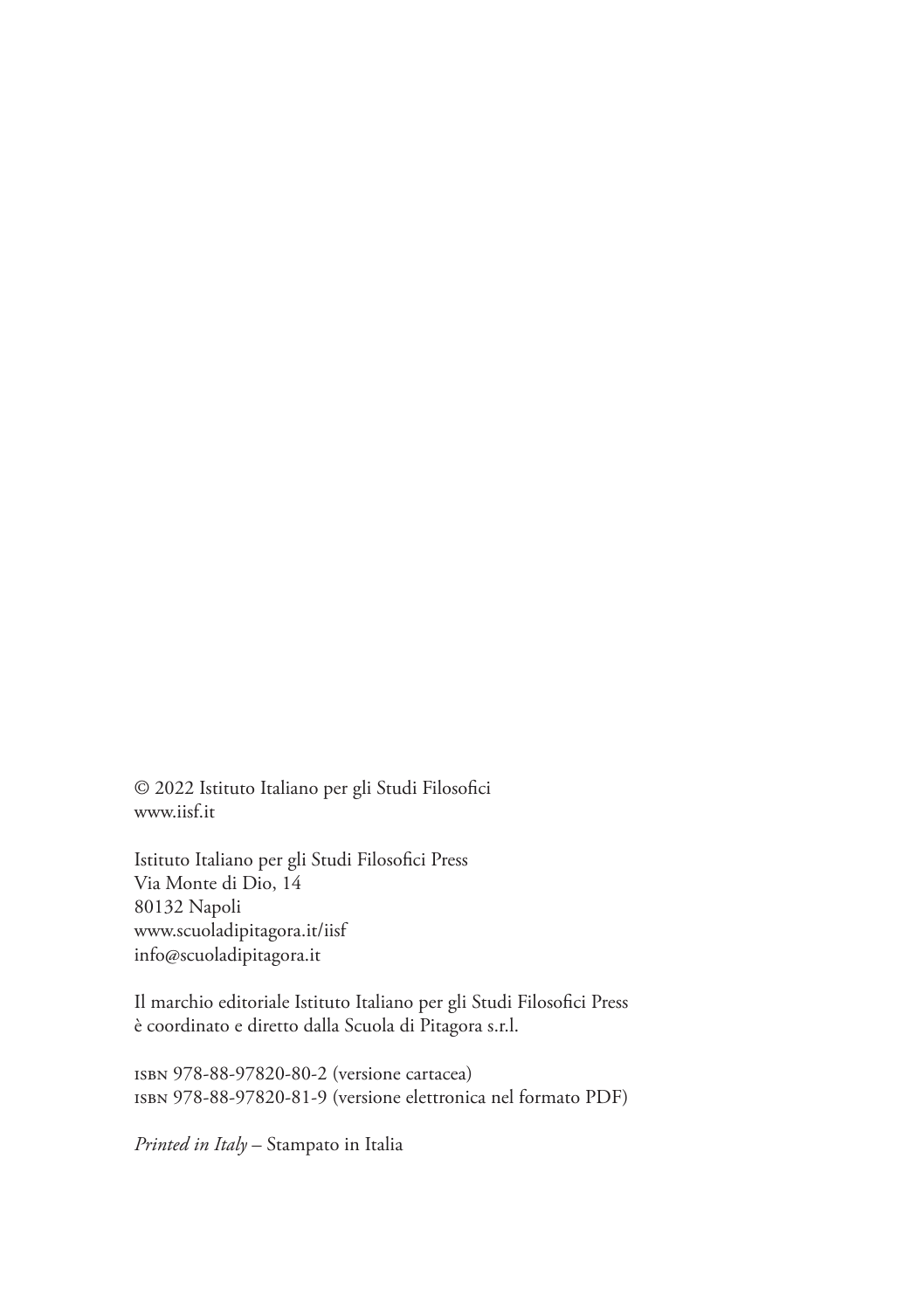## Indice

| Premessa del curatore<br>di Guido Frilli                            | 7   |
|---------------------------------------------------------------------|-----|
|                                                                     |     |
| <b>MIRKO ALAGNA</b>                                                 |     |
| Istituzione vs. Unione. Politica e soggetti collettivi in Max Weber | 13  |
| STEFANO PIETROPAOLI                                                 |     |
| Dio, uomo, animale e macchina.                                      |     |
| L'ombra del Leviatano nel pensiero di Carl Schmitt                  | 41  |
| <b>GUIDO FRILLI</b>                                                 |     |
| Dubbio e paura. Strauss, Hobbes                                     |     |
| e l'inizio della filosofia                                          | 75  |
| <b>DANILO MANCA</b>                                                 |     |
| Strauss, Blumenberg e la caverna di Hobbes                          | 105 |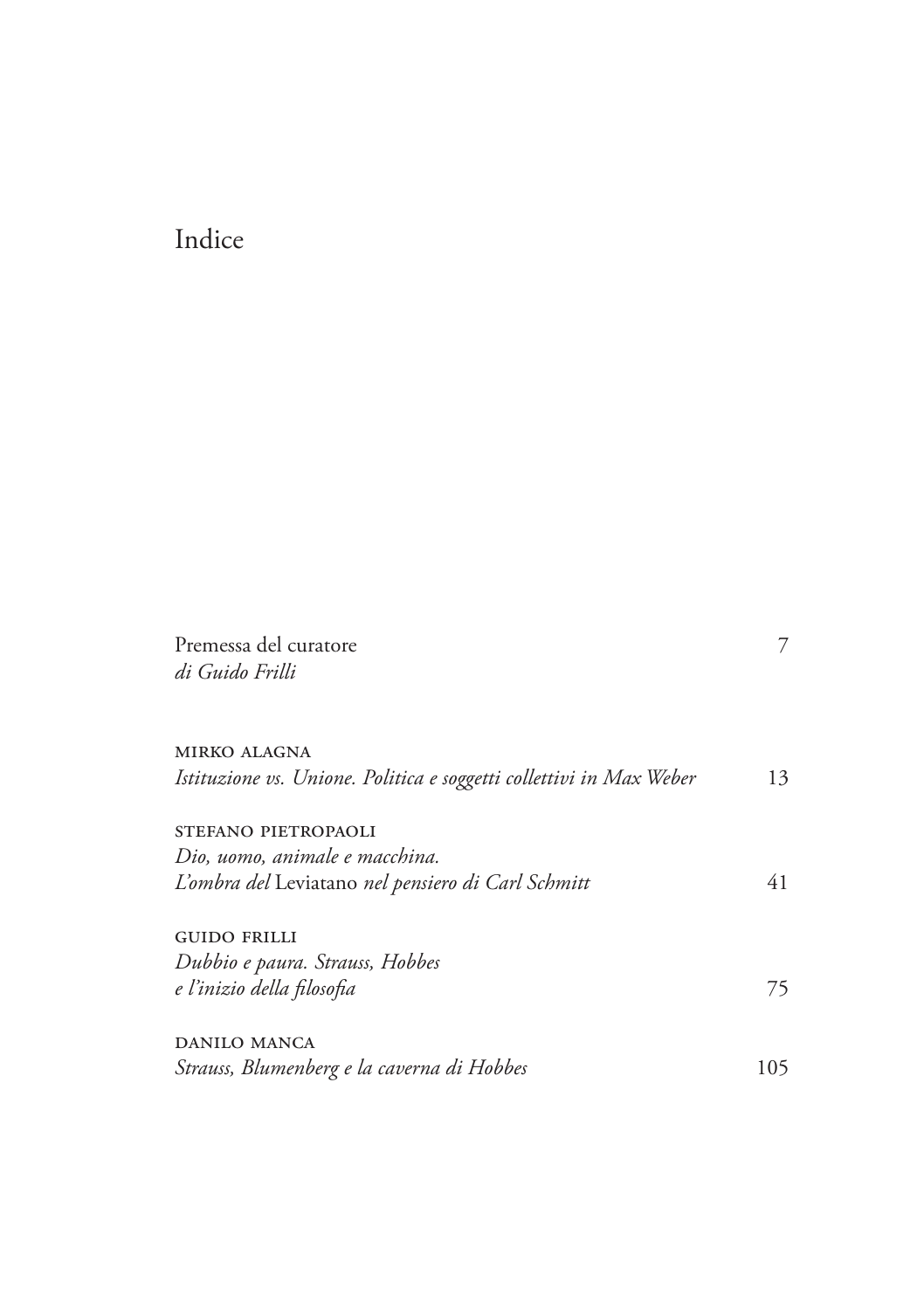| LUDOVICO BATTISTA<br>Thomas Hobbes ed il problema dell'antropologia filosofica<br>in Hans Blumenberg |     |
|------------------------------------------------------------------------------------------------------|-----|
|                                                                                                      |     |
|                                                                                                      | 137 |
| EVA VON REDECKER                                                                                     |     |
| Authoritarian Accumulation.                                                                          |     |
| Hannah Arendt on Hobbes' Leviathan and Bourgeois History                                             | 157 |
| <b>BRUNO KARSENTI</b>                                                                                |     |
| La rappresentanza secondo Voegelin,                                                                  |     |
| o i due volti di Hobbes                                                                              | 175 |
| (traduzione di G. Frilli)                                                                            |     |
| FRANCESCO MARCHESI                                                                                   |     |
| Un anti-Machiavelli. Thomas Hobbes nell'Italian Theory                                               | 209 |
|                                                                                                      |     |
| Indice dei nomi                                                                                      | 233 |
| Abstracts e informazioni sulle Autrici e gli Autori                                                  | 241 |
|                                                                                                      |     |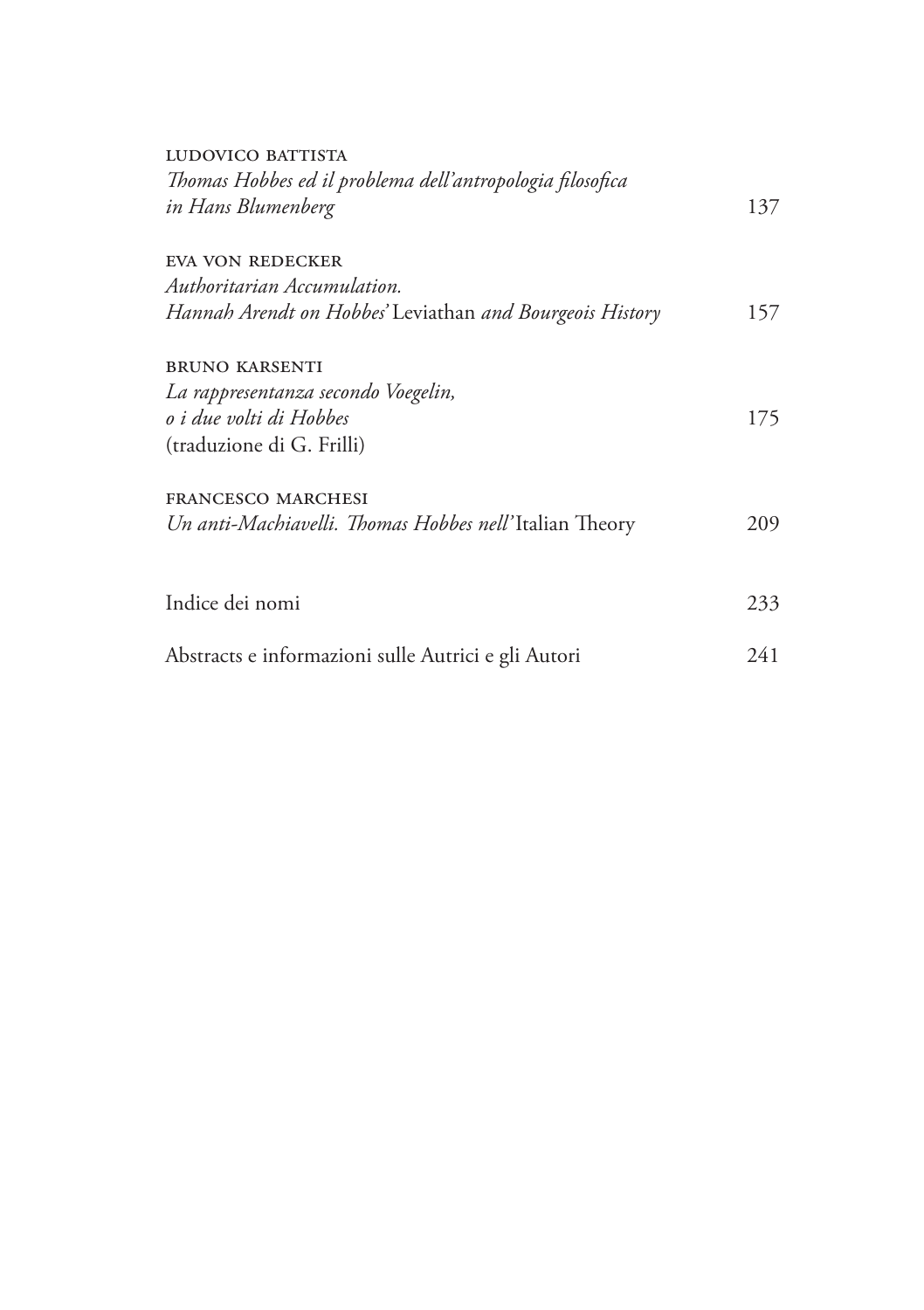## Authoritarian Accumulation. Hannah Arendt on Hobbes' *Leviathan* and Bourgeois History\*

*Eva von Redecker*

Many commentators, over the last hundred years, have found a problematic semblance between fascism and Thomas Hobbes' justification of tyrannical state-power<sup>1</sup>. Hannah Arendt, too, in her monumental study *The Origins of Totalitarianism*, used Hobbes' *Leviathan* as a prefiguration of 20th century political catastrophe. But the way she did so is remarkably different from the standard critiques of overbearing sovereignty.

According to Arendt, Hobbes was horrifically prescient as the chronicler of endless accumulation. She reads Hobbes not as early modern advocate of absolutism, but as prophet of 19<sup>th</sup> century imperialist progressivism and 20<sup>th</sup> century totalitarian rule. She detects in his political theory the basic, and destructive, mechanism of bourgeois society:

\* This work was funded in the Horizon2020 programme and is part of the MSCA project PhantomAid (EU reference no 896973). This article is a translation by the author from the German original: E. v. Redecker, *Autoritäre Akkumulation. Hannah Arendt über Hobbes' Leviathan und bürgerliche Geschichte*, «Deutsche Zeitschrift für Philosophie», Vol. 69, 4 (2021), pp. 495-513.

<sup>1</sup> See: C.D. Tarlton, *Rehabilitating Hobbes. Obligation, Anti-Fascism and the Myth of a "Taylor-Thesis"*, «History of Political Thought», Vol. 19, No. 3 (1998), p. 420f.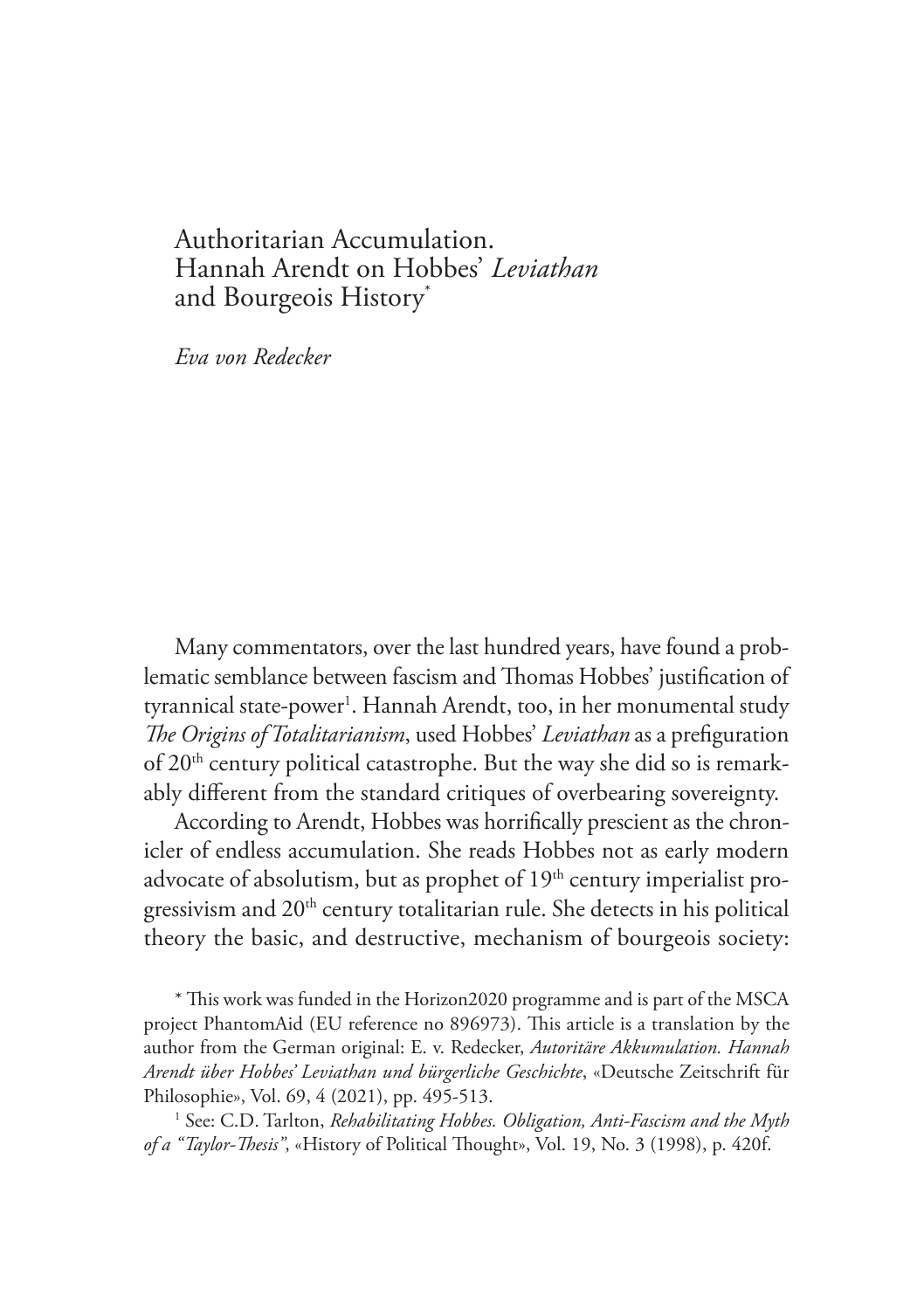«Hobbes was the true […] philosopher of the bourgeoisie because he realized that acquisition of wealth conceived of as never-ending process can be guaranteed only by the seizure of power, for the accumulation process must sooner or later force open all existing territorial limits»2 . What we find in Arendt's examination of the *Leviathan* is a nexus between liberal market rationality and imperialistic politics, a nexus between capital and conquest. As Zeynep Gambetti has demonstrated recently, Arendt's focus on corrosive and expansive power helps to understand contemporary fascism with its neoliberal roots<sup>3</sup>. Unlike Crawford MacPherson, who also established a firm link between Hobbes' political philosophy and economic rationality, Arendt emphasizes accumulation's darkest repercussions $4$ . We have here a theory not of the possessive, but of the authoritarian individual, not of industriousness, but of destruction.

Arendt's idiosyncratic reading of Hobbes has been questioned repeatedly. Eric Voegelin mentioned in a letter that her reading seemed «dubious»5 ; subsequent commentators have called her interpretation of the *Leviathan* a «crude analysis»6 and «biased, inconsistent and *ad hoc*»7 . Edgar Straehle urged that we dismiss the treatment of Hobbes in Arendt's totalitarianismbook altogether and instead turn to «her second reading of the English philosopher» in *The Human Condition*  and subsequent texts<sup>8</sup>.

2 H. Arendt, *The Origins of Totalitarianism*, Harcourt & Brace, New York 1976 [1951], p. 146.

3 Z. Gambetti, *Exploratory Notes on the Origins of New Fascisms*, «Critical Times», Vol. 3, No. 1 (2020), pp. 1-32. 4

 C.B. Macpherson, *The Political Philosophy of Possessive Individualism. Hobbes to Locke*, Oxford University Press, Oxford 2011 [1962], pp. 95-100.

5 E. Voegelin, *letter from 16.03.1951*, «Hannah Arendt Papers», Library of Congress, document 10402, p. 1; I see absolutely no evidence that Voegelin's remark would have made Arendt change her mind about Hobbes, as Straehle considers. His main critique of *Origins* concerns other points and is forcefully rejected in Arendt's reply.

6 L. Bazzicalupo, *Hannah Arendt on Hobbes*, «Hobbes Studies», 9 (1996), 1, p. 53.

7 E. Straehle, *The Problem of Sovereignty: Reading Hobbes through the Eyes of Hannah Arendt*, «Hobbes Studies», 32 (2019), 1 p. 73.

<sup>8</sup> *Ibidem*, p. 74.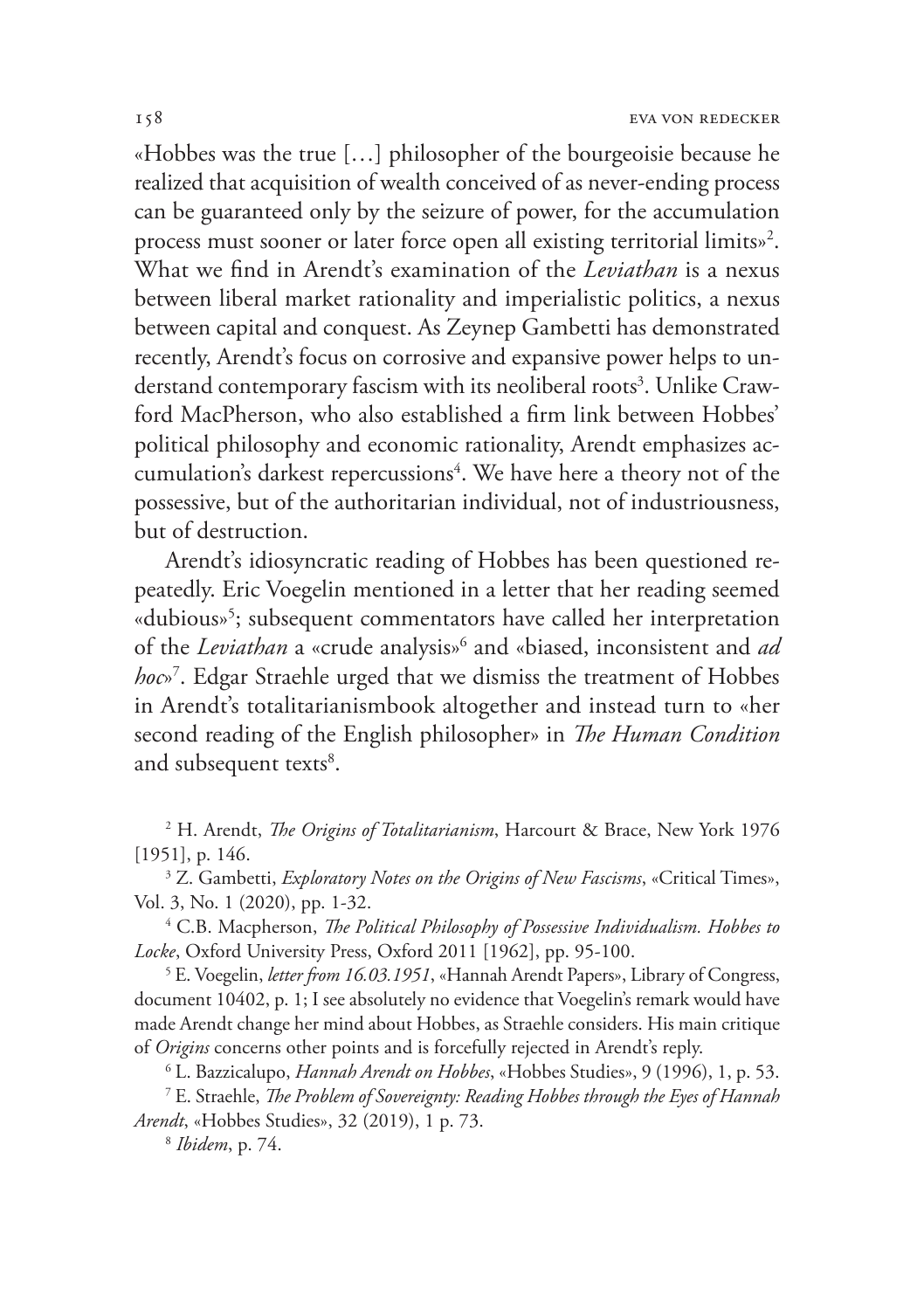#### hannah arendt on hobbes' *leviathan* and bourgeois history 159

In her more philosophical sequel to *Origins*, Arendt discusses Hobbes (alongside a much more detailed critique of Descartes) in order to draw out the connection between scientific rationalism and modern world alienation. However, here Arendt also introduces Hobbes as the thinker of «a society relentlessly engaged in a process of acquisition»<sup>9</sup>, thus affirming a continuity with her earlier interpretation. Contra Straehle's periodization, I hope to show that Arendt's later, methodological interest in Hobbes clarifies the status of her reconstruction of the *Leviathan* in *Origins of Totalitarianism*. Arendt's reading of Hobbes might not be the most accurate, but it certainly does not diminish work, and nor is it simply guided by «her hostility to Hobbes»10. Arendt appraises Hobbes as modern political philosophy's «greatest representative»<sup>11</sup>. Nevertheless, she treats him more as medium of an emergent social paradigm than as philosophical innovator. The radical and stunning idea she ascribes to Hobbes is that one could build a political structure and anthropological stance with nothing but the fundamental ingredient of the capitalist order: accumulation. The result is an economic polity which, as Arendt claims, anticipated the  $19<sup>th</sup>$  century constellation of aggressive expansion and belief in progressive history. This is precisely the constellation which, according to Arendt, was to crystallize into totalitarian rule.

In the context of Arendt's own work, it is of more than exegetical interest to trace the proto-totalitarian constellation back to «the only great philosopher to whom the bourgeoisie can rightly and exclusively lay claim»12. Via the *Leviathan*, an often overlooked materialist strand enters Arendt's political theory. In tracing fascism back to bourgeois rule, Arendt elaborates the problematic of modern worldlessness not in contrast to Greek glory, but in consequence of capitalist world-appropriation. And more than the Frankfurt School versions of a bour-

<sup>9</sup> H. Arendt, *The Human Condition*, University of Chicago Press, Chicago 1998 [1958], p. 31.

<sup>10</sup> E. Straehle, *Reading Hobbes*, p. 73.

<sup>11</sup> H. Arendt, *The Human Condition*, p. 300.

<sup>12</sup> H. Arendt, *Origins*, p. 139.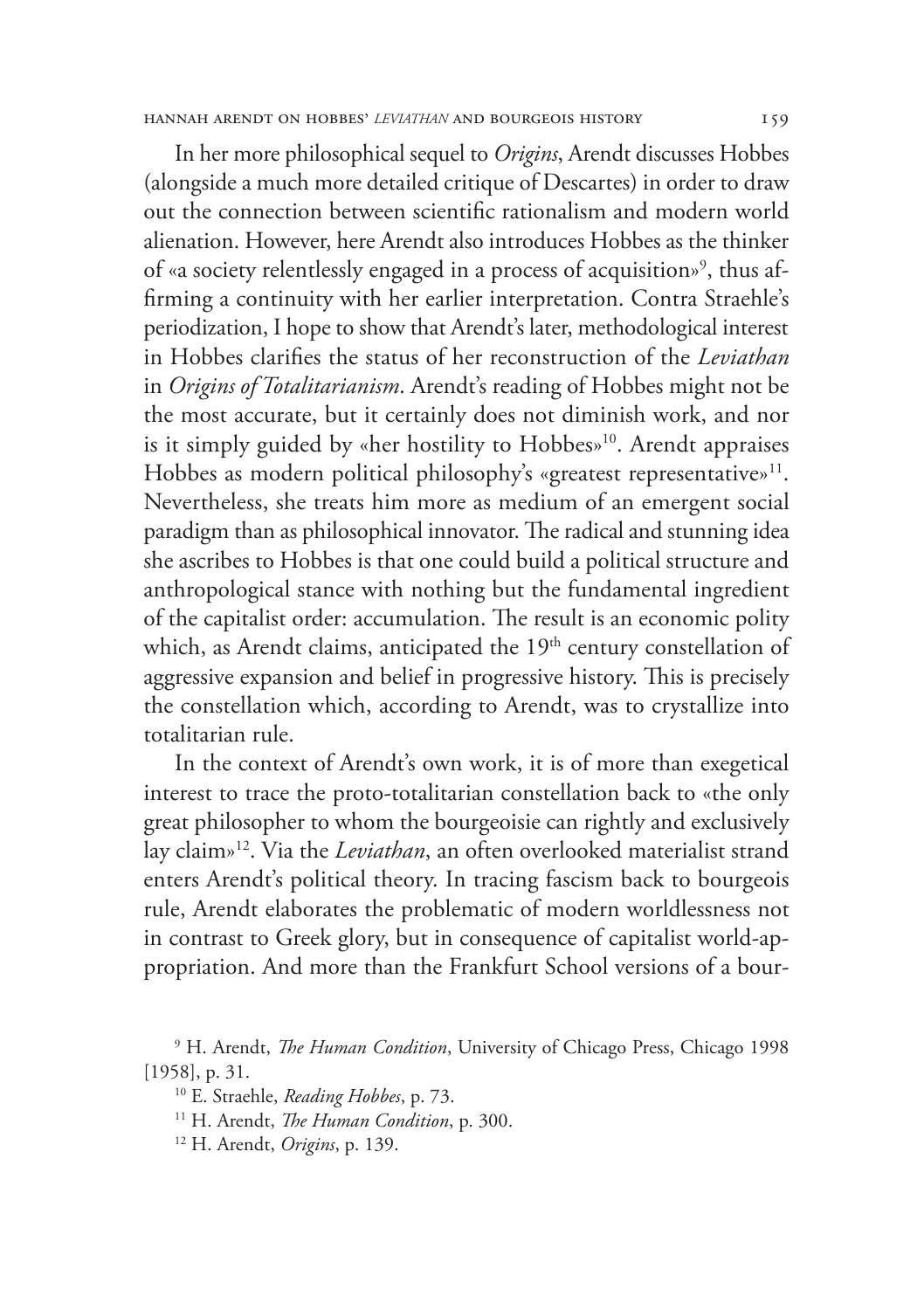geois-fascist nexus, Arendt's take allows for the interplay of multiple levels of accumulation: by market incentive and by violence; of property and of power, ending in expansion, or in extinction. Seen in this light, Arendt's «reluctant modernism» is based on an analysis of the primitive accumulation of sovereign violence<sup>13</sup>, and fundamentally connected to a critique of colonial rationality $14$ .

## *Hobbes as a hinge in Arendt's theory of totalitarianism*

Hannah Arendt wrote her *Origins of Totalitarianism* while exiled in New York in the years 1945 to 1949<sup>15</sup>. The book appeared in English in 1951. Four years later, the German edition was published by Piper in Munich<sup>16</sup>. Arendt turned the translation, which she executed herself, into an extensive editing process. She added a final chapter and inserted new passages, partly based on earlier German drafts for the book. She also changed the title to «Elements and Origins of Totalitarian Rule» to emphasize her genealogical search not for a singular source, but for a constellation of factors culminating in the Shoah.

<sup>13</sup> This phrase was coined by Seyla Benhabib in her monograph on Hannah Arendt, cf.: S. Benhabib, *The Reluctant Modernism of Hannah Arendt*, Rowman & Littlefield, Lanham 2003.

<sup>14</sup> Arendt's *Origin of Totalitarianism* has been called one of the constitutive books of postcolonial studies; P. Grosse, *From Colonialism to National Socialism to Postcolonialism. Hannah Arendt's* Origins of Totalitarianism, «Postcolonial Studies», 9 (2006), 1, p. 48. This does not alleviate the justified charges of racism made against her, see: M. Brumlik, *"The scramble for Africa." Hannah Arendts paradoxer Versuch, den Holocaust aus dem Kolonialismus herzuleiten*, L. Fritze (ed.), *Hannah Arendt weitergedacht*, Vandenhoeck & Ruprecht, Göttingen 2008, pp. 153-165; P. Owens, *Racism in the Theory Canon. Hannah Arendt and* "the One Great Crime in Which America Was Never Involved", «Journal of International Studies», 45 (2017), 3, pp. 403-424.

15 E. Young-Bruehl, *Hannah Arendt. For Love of the World*, Yale University Press, New Haven 1982, p. 199.

16 H. Arendt, *Elemente und Ursprünge totaler Herrschaft. Antisemitismus, Imperialismus, Totalitarismus*, Piper, München 2001 [1955].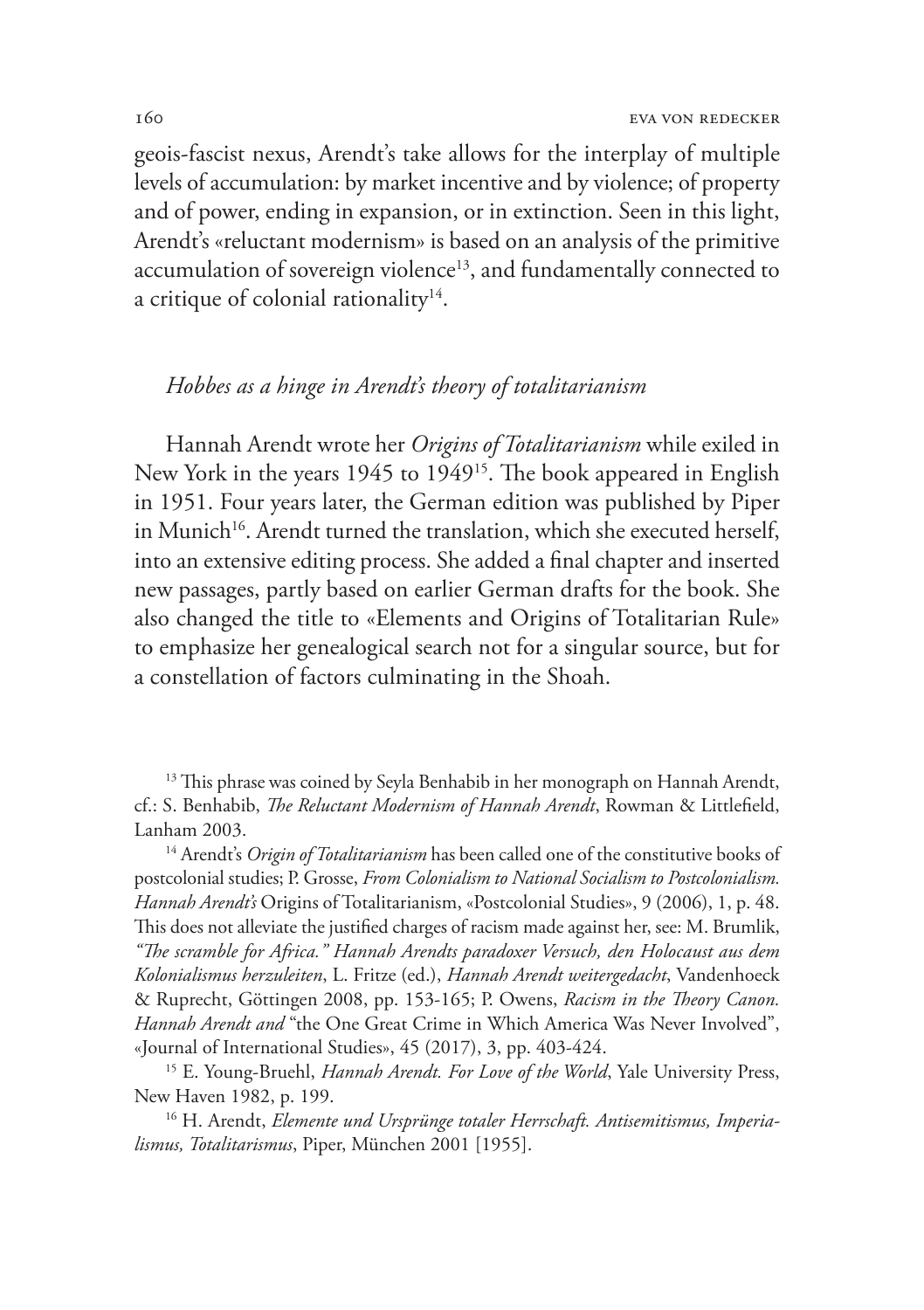Her monumental work is structured in three parts. The first is a history of modern antismitism, the second an analysis of 19<sup>th</sup> century colonialism. The third and most extensive part contains Arendt's phenomenology of totalitarian rule. She considers this phenomenon to be a new, distinct, and unprecedented political formation. Totalitarianism, according to her analysis, is an unbounded form of fascism, different from tyranny or dictatorship, which are territorially limited and aim at a certain stability. It is described as perpetual motion, an ever-expanding and all-destroying process. The essence of that process, according to Arendt, is the loss of human initiative and spontaneity. People are reduced to mere functions of an overarching movement, they lose the ability to differentiate each other and to start something new. In her subsequent work *The Human Condition*, Arendt postulates that «plurality» is the condition for politics: «the fact that men, not Man, live on the earth and inhabit the world»17. Totalitarianism is the first attempt in history to eradicate plurality entirely. The concentration camps signify the "success" of that attempt. In them, the German Nazis undertook the «mass manufacture of corpses», and also systematically dehumanized their victims by destroying, as Arendt reconstructs, their juridical and moral personae<sup>18</sup>.

While emphasizing the novelty of this form of rule, Arendt nevertheless sees it as actualizing tendencies and trends deeply entrenched in modern societies. The earliest moment she refers to is Hobbes' *Leviathan.* This work is more than just one "element": if not *the* origin, then at least an original assembly of all the elements Arendt holds responsible for totalitarianism. «It had taken Hobbes, the great idolator of Success, three centuries to succeed», she writes in an ominous passage<sup>19</sup>. How is this trajectory possible, given that the *Leviathan* seems to lack the specific elements of totalitarianism, as it is neither an antisemitic or otherwise racist tract, nor a direct recommendation of imperialism?

17 H. Arendt, *Human Condition*, p. 7.

18 H. Arendt, *Origins*, p. 447ff.

19 H. Arendt, *Origins*, p. 144.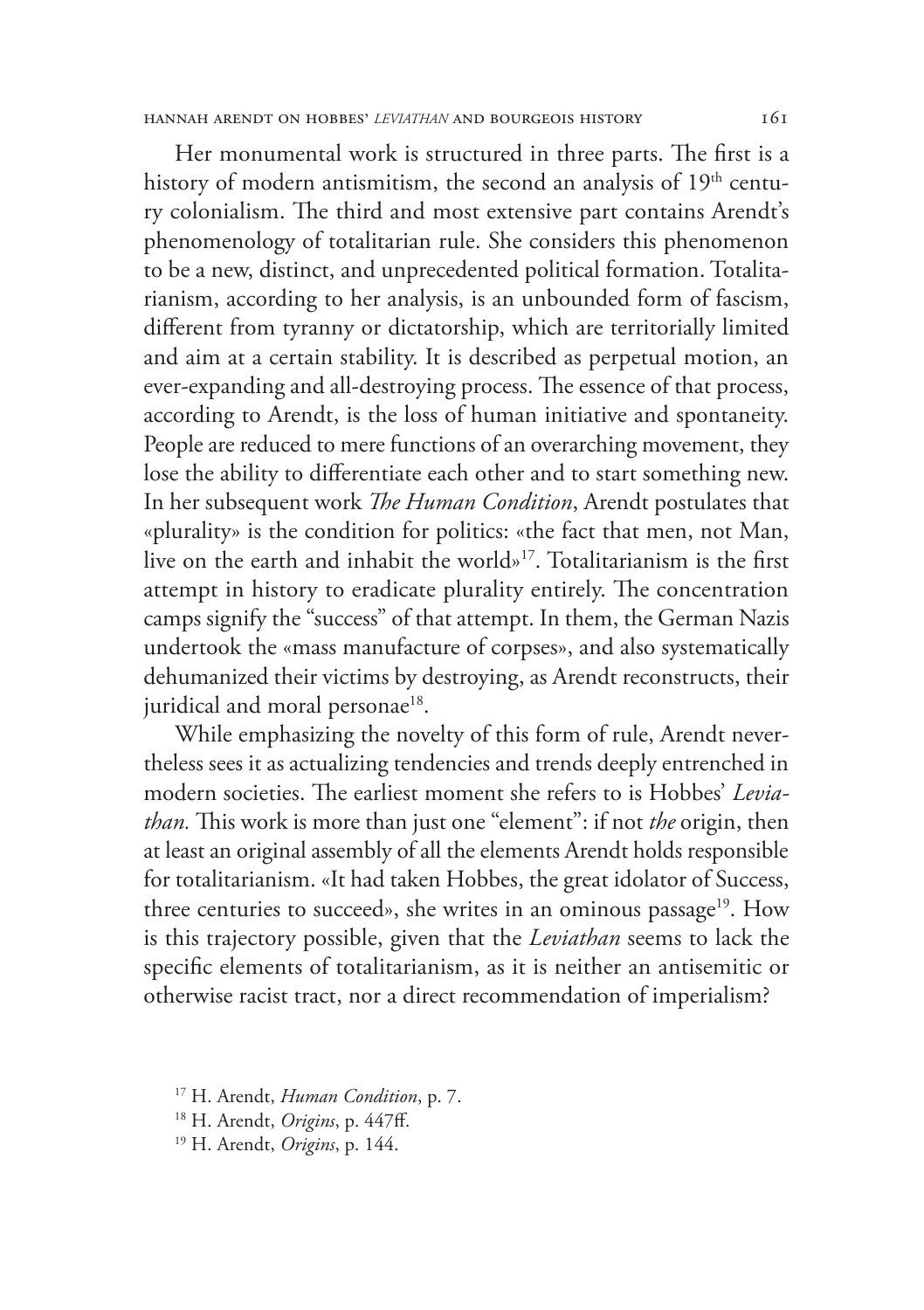Arendt traces the prehistory of totalitarian rule in antisemitism and imperialism, but her argument is less immediate than one might think. She doesn't draw a straight line from the denigration of Jews and colonized people to Aryan supremacy in National Socialism. Totalitarianism is not the political organization effective enough to execute the social prejudices of the 19<sup>th</sup> century in murderous politics. Rather, what Arendt tries to draw out are structural features of modern mass societies which transform social prejudices into political forces. Arendt traces deep problems of social organization to which genocidal politics, unfathomable though this sounds, present themselves as a "solution".

Two motifs keep occurring throughout Arendt's analyses and cluster to form the two core fault-lines of modernity as she sees it. One is the uprooting and isolation of individuals in the industrial production process, the other is the subordination of politics to the idea of an irresistible historical process. The first factor, the desolation, could be roughly described as material – resulting from the significance and organization of labour – the second is more symbolic or ideological: the entrenched 19th century belief in progress. It is Hobbes' *Leviathan*  which allows Arendt to methodologically unify her analysis. She finds both elements – the desolate individual, and the historical progressivism – in this text and exposes them as core features of Western modernity. Hobbes, she hyperbolically claims, saw it all, he formulated principles which culminated in full catastrophe three hundred years later, and yet all he did was draw the conclusions, ruthlessly, right at the outset, in the early phases of capitalist bourgeois society<sup>20</sup>. But why would Arendt think that «since Hobbes was a philosopher», he would have such enormous foresight? We need to situate Arendt's interpretation of Hobbes' *Leviathan* within her own phenomenological approach, in order to clarify how she could consider his method simultaneously deeply mistaken and revelatory*.* 

<sup>20</sup> «There is hardly a single bourgeois moral standard which has not been anticipated by the unequaled magnificence of Hobbes's logic. He gives an almost complete picture, not of Man but of the bourgeois man, an analysis which in three hundred years has neither been outdated nor excelled»; Arendt, *Origins*, p. 139.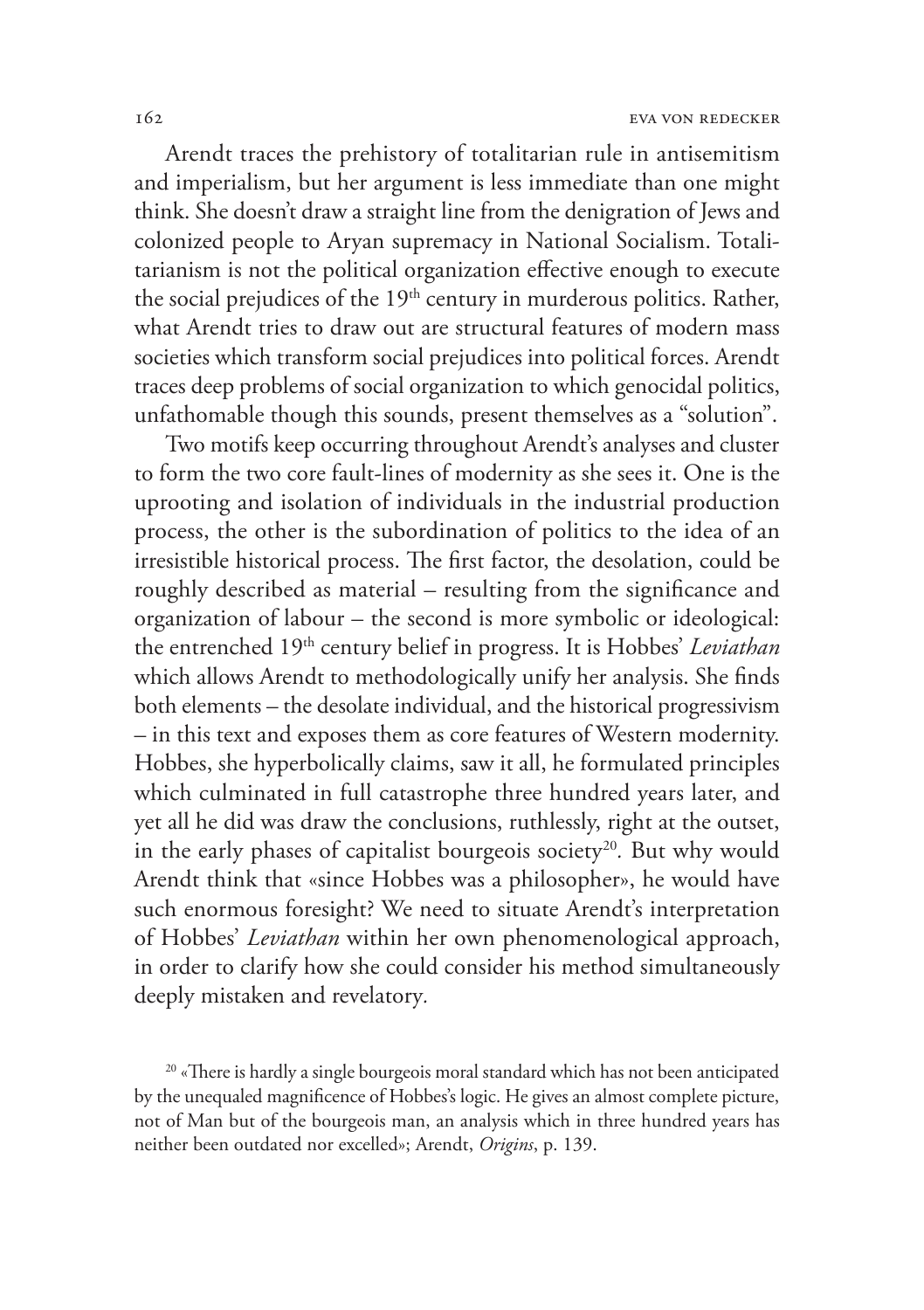*"Reckoning" as Method*

Already in the *Origins of Totalitarianism*, Arendt frequently uses the phrase «reckoning with consequences» when referring to Hobbes' style of reasoning. The referenced passage can be found in chapter five of the *Leviathan*, entitled «Of Reason, and Science». There, Hobbes develops his epistemology. He compares concepts with numerical values, price tags as it were, and identifies valid reasoning as carrying out correct mathematical operations: «For Reason, in this sense, is nothing but Reckoning (that is Adding and Substracting) of the Consequences of generall names agreed upon»21. He goes on to develop this analogy on the example of a «master of the family» checking the bills. Good bookkeeping has to begin with each of the basic entries, and proceed from there to the final sum<sup>22</sup>. And this, Hobbes maintains, is the perfect model for scientific reasoning, too<sup>23</sup>.

Arendt of course finds the idea of arithmetic conclusions from names abhorrent. Her late work, the theory of judgment advanced in *The Life of the Mind*, can be seen as the direct opposition to «reckoning»<sup>24</sup>, and already in *The Human Condition*, she insists that quasi-mathematical thought forecloses any real understanding of the world<sup>25</sup>. For Arendt, the deductive epistemology is unable to grasp new experiences and unique

21 T. Hobbes, *Leviathan*, ed. by R. Tuck, Cambridge University Press, Cambridge 1996, p. 32.

<sup>22</sup> «The Use and End of Reason, is not the finding of the summe, and truth of one, or a few consequences, remote from the first definitions, and settled significations of names; but to begin at these»; Hobbes, *Leviathan*, p. 32.

<sup>23</sup> A detailed presentation of Hobbes' methodological commitments can be found in: D. Jesseph, *Hobbes and the method of natural science*, T. Sorell (ed.), *The Cambridge Companion to Hobbes*, Cambridge University Press, Cambridge 1996, pp. 86-107.

<sup>24</sup> For a profound defense of Arendt's theory of political judgement see L.M.G. Zerilli, *A Democratic Theory of Judgement*, Chicago University Press, Chicago 2016; for a reconstruction of Arendt's later work as moral philosophy, see E. v. Redecker, *Gravitation zum Guten*, Lukas Verlag, Berlin 2013.

25 H. Arendt, *The Human Condition*, p. 272.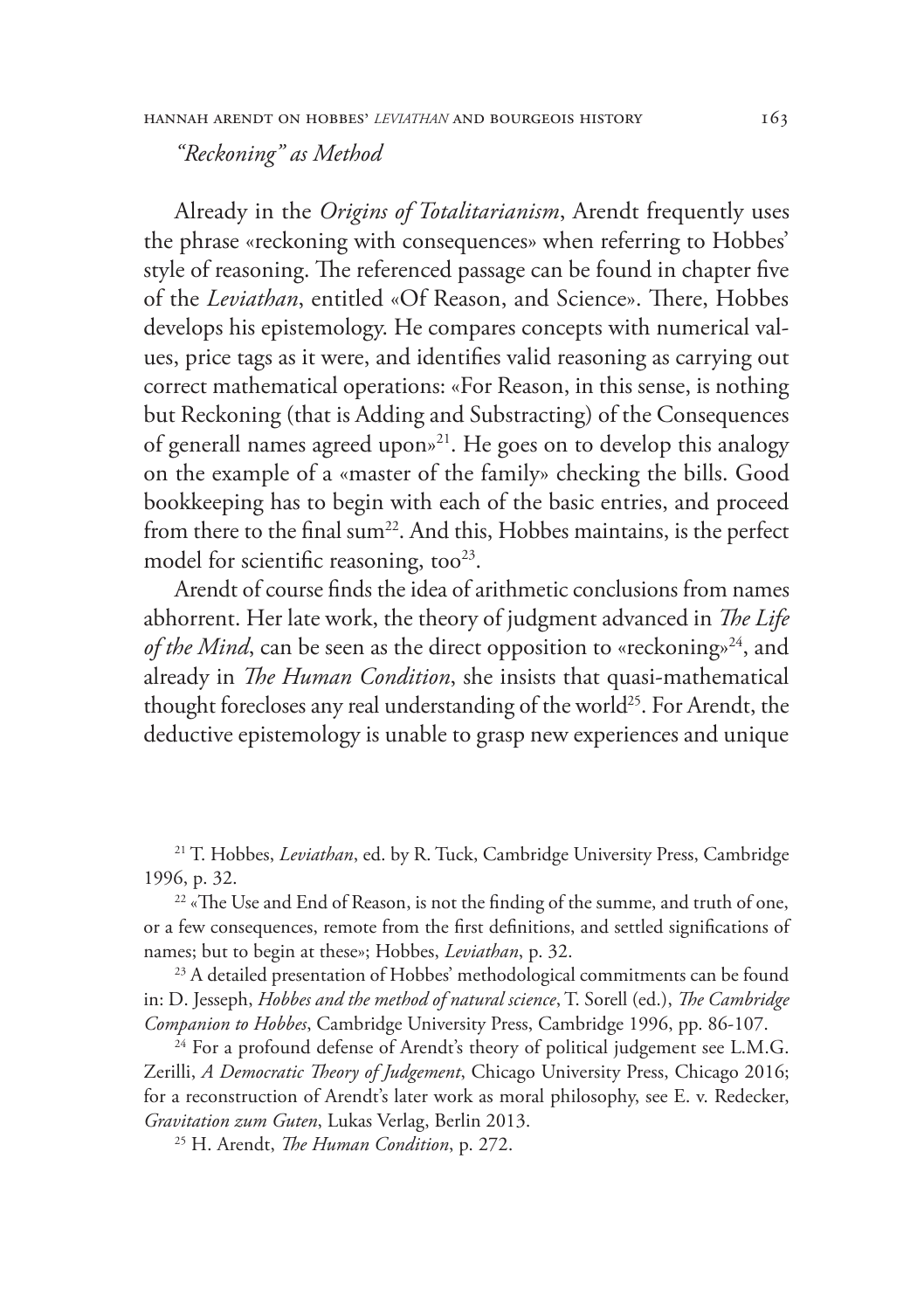phenomena: «to reason in the form of reckoning with consequences means to leave out the unexpected, the event itself»<sup>26</sup>.

And yet, much as Arendt resists the replacement of thought with «reckoning», she also accords it a certain disclosing function. Hobbes, in her words, could not grasp the «event» but he masterfully articulated it. Arendt associates Hobbes' alleged first principles with the breakthrough of a new historical formation. According to her, Hobbes «registered, with unequaled precision, the enormous shock of the event»<sup>27</sup>. In his deduction from "first principles", Hobbes spelled out the full grammar of bourgeois modernity – his omission of the actual event notwithstanding.

To comprehend Arendt's reconstruction of modernity's Hobbesian source code, it is worth pausing in order to ask what she actually considers to be «the event» in question. Arendt shows no interest in the confessional and dynastic conflicts shaping Hobbes' biography. Nor does she refer directly to the colonial constellation of the 17<sup>th</sup> century, when the Spanish-Portuguese empire started to decline and Anglo settler colonialism took off. Her constant reference to the "bourgeois" era seems weirdly anachronistic in a pre-industrial era<sup>28</sup> where wealth was still mostly based on landed property and agrarian production<sup>29</sup>.

What allows Arendt to predate the rise of the bourgeoisie is a focus on capital in relation to the property form, rather than to waged labor. In the English edition of *Origins of Totalitarianism*, Arendt defines the bourgeoisie as the class to whom everybody could belong «who conceived of life as a process of perpetually becoming wealthier, and considered money as something sacrosanct which under no circumstances should be a mere commodity for consumption»30. In the German version, she is more explicit as to how this new, accumulative attitude was mediated via the notion of property. If translated verbatim, the German sentence reads: «it turned out that not everyone who had pos-

26 H. Arendt, *The Human Condition*, p. 300.

27 H. Arendt, *The Human Condition*, p. 273.

28 L. Bazzicalupo, *Arendt on Hobbes*, p. 54.

29 K. Pistor, *The Code of Capital. How the Law Creates Wealth and Inequality*, Princeton University Press, Princeton 2019, p. 24.

30 H. Arendt, *Origins*, p. 145.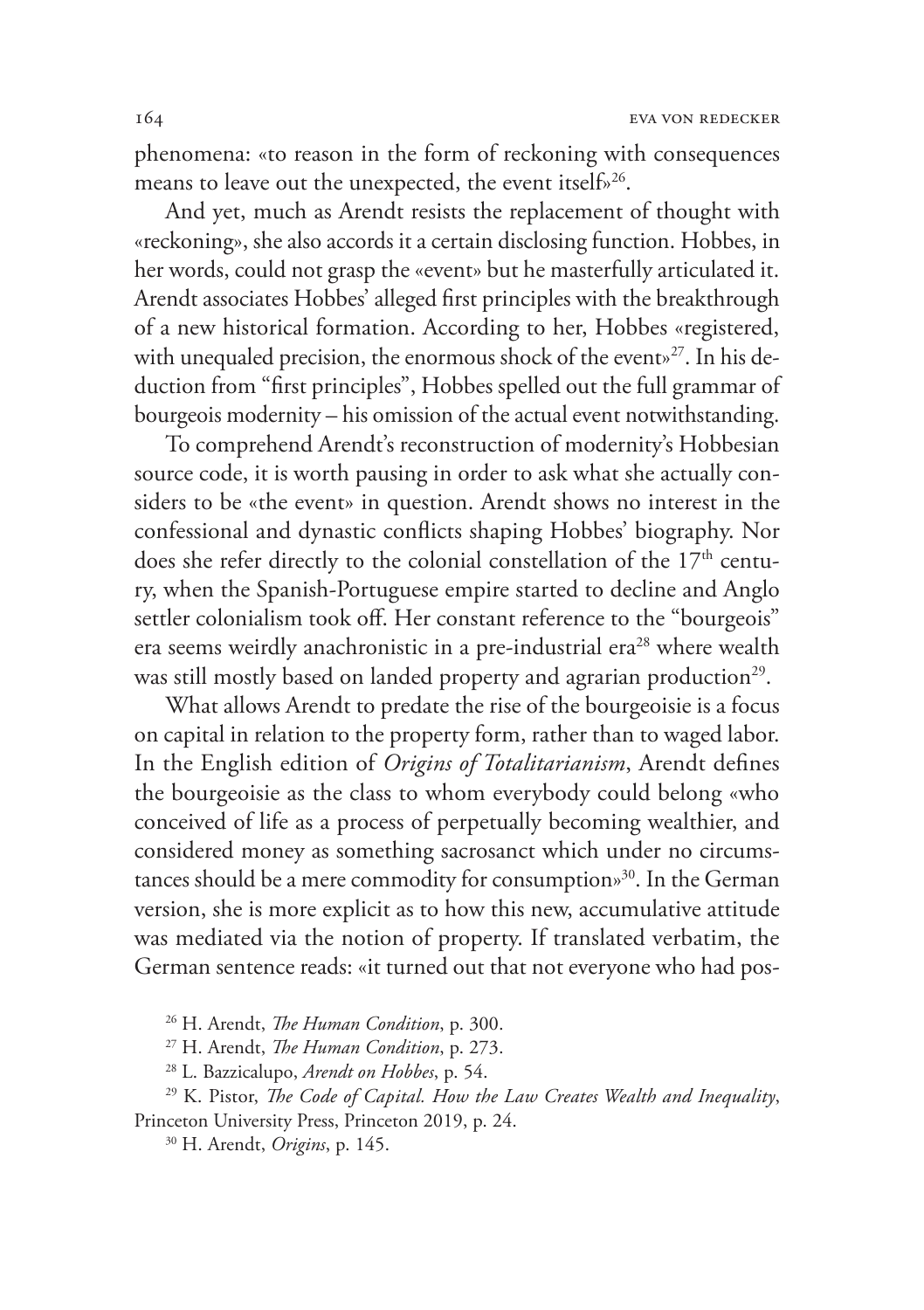sessions belonged to the bourgeois class, but that everyone was welcome in it who was ready to take part in the process of accumulating possessions. This meant regarding money under no circumstances as a means for consumption, and by no means simply using up one's property.<sup>31</sup>. In a subsequent passage – entirely missing in the English text – Arendt then elaborates how startling and novel this treatment of property as proto-capital is. Even preservation, she claims, runs counter to the nature of property, and expansion entirely contradicts it. Mortal human beings, who themselves vanish from the earth, have no better way to «secure» their property than to use, enjoy, and consume it<sup>32</sup>. According to Arendt, it is in the nature of property, as a human title over an object, to be perishible. Against this, the practice of property accumulation constitutes a paradigm shift and provides the «shocking event» which sets Hobbes' era apart from the ancient and medieval world.

If we consider early 17th century England, with capitalist social classes in the orthodox sense still absent, we can indeed observe a change in the nature of ownership. Hobbes was writing in the midst of the era often discussed as «primitive accumulation», which might be better described as «propertization»33 or the coding of land as capital, to use Katharina Pistor's term<sup>34</sup>. This process unfolded as enclosure on the ground, and as new, exclusive formulations of ownership rights in the courts. By 1600, most arable land in England was enclosed<sup>35</sup>, cleared of commoners and used by the aristocratic owners not for consumption and status-warrant, but for profit. The intensification of ownership rights in the enclosures can be described as expansion, if not in territorial reach, then in control over the territory owned. In many cases, however, enclosures did also enlarge the holdings of the landed elite – an accumulation tendency fully unleashed in colonial conquest and settlement. The expansiveness of property thus predates the invest-

<sup>32</sup> *Ibidem*.

- 34 K. Pistor, *Code*, pp. 23ff. 35 K. Pistor, *Code*, p. 29.
- 

<sup>31</sup> H. Arendt, *Elemente*, p. 330.

<sup>33</sup> E. v. Redecker, *Ownership's Shadow*, «Critical Times», 3 (2020), 1, p. 39ff.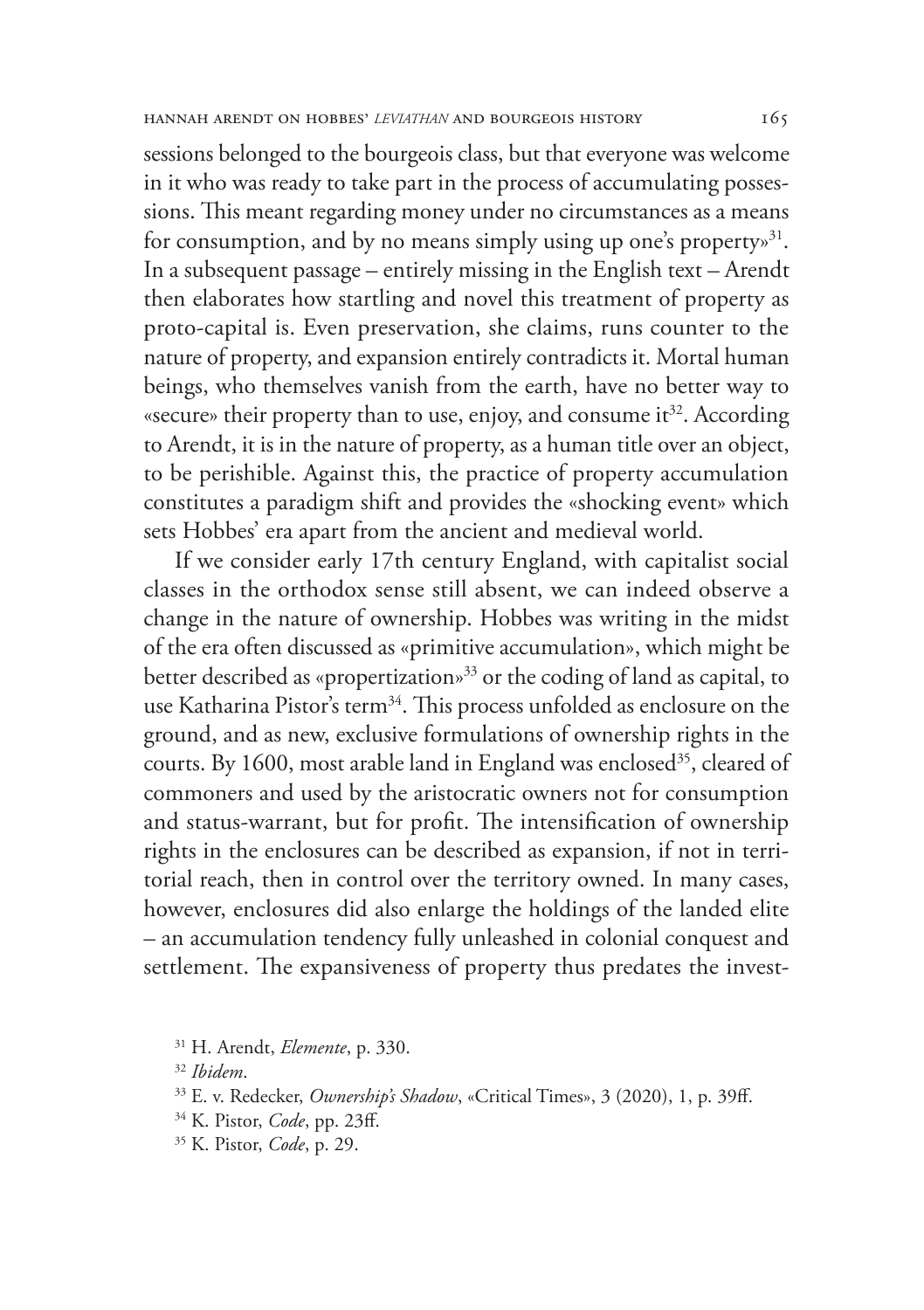ment cycles of mature capitalism. "Having to have more" is already the script of colonialism and enclosure, and their directly violent modes of accumulation are never entirely superseded by the extraction of surplus value. The question of capitalism's ongoing dispossessiveness has been subject to lively debates in recent years, especially because it opens the analysis of political economy to intersecting axes of domination such as patriarchy and white supremacy<sup>36</sup>. What makes Arendt's account stand out is that she identifies, from the get-go, a co-extensive political logic: «Only the unlimited accumulation of power could bring about the unlimited accumulation of capital»<sup>37</sup>. This lesson, she claims, is taught best, and for the first time, by Hobbes.

## *The Property-Accumulating Individual*

The core principle with which Hobbes himself equips his individual is the natural right for self-preservation. It is absolute and unquestionable and serves as the ultimate referent to justify the sovereign power of *Leviathan.* Hans Blumenberg has called the drive to self-preservation the key feature or «index fossil» of early modern rationality<sup>38</sup>. It is a new principle, departing from scholastic conceptions of perseverance. In medieval theology, preservation was thought of as ongoing creation, as an effect of God's perpetually re-affirmed will to hold beings in their existence. This transitive concept of preservation as achieved by an external force shifted to an intransitive understanding. From the early enlightenment onwards, it is the individual who is tasked with his own preservation<sup>39</sup>. Hobbes' mechanistic world-view precludes the Aristotelian option, which consists in assigning self-preservation to an

36 For a brilliant overview, see: B. Bhandar, *Cultures of Dispossession: Critical Reflections on Rights, Status and Identities*, «Darkmatter Journal», Vol. 14 (2016); www. darkmatter101.org/site /2016/05/16/cultures-of-dispossession/.

38 H. Blumenberg, *Selbsterhaltung und Beharrung. Zur Konstitution neuzeitlicher Rationalität*, Akademie der Wissenschaften und der Literatur, Mainz 1970, p. 3.

39 Ivi, p. 21ff.

<sup>37</sup> H. Arendt, *Origins*, p. 137.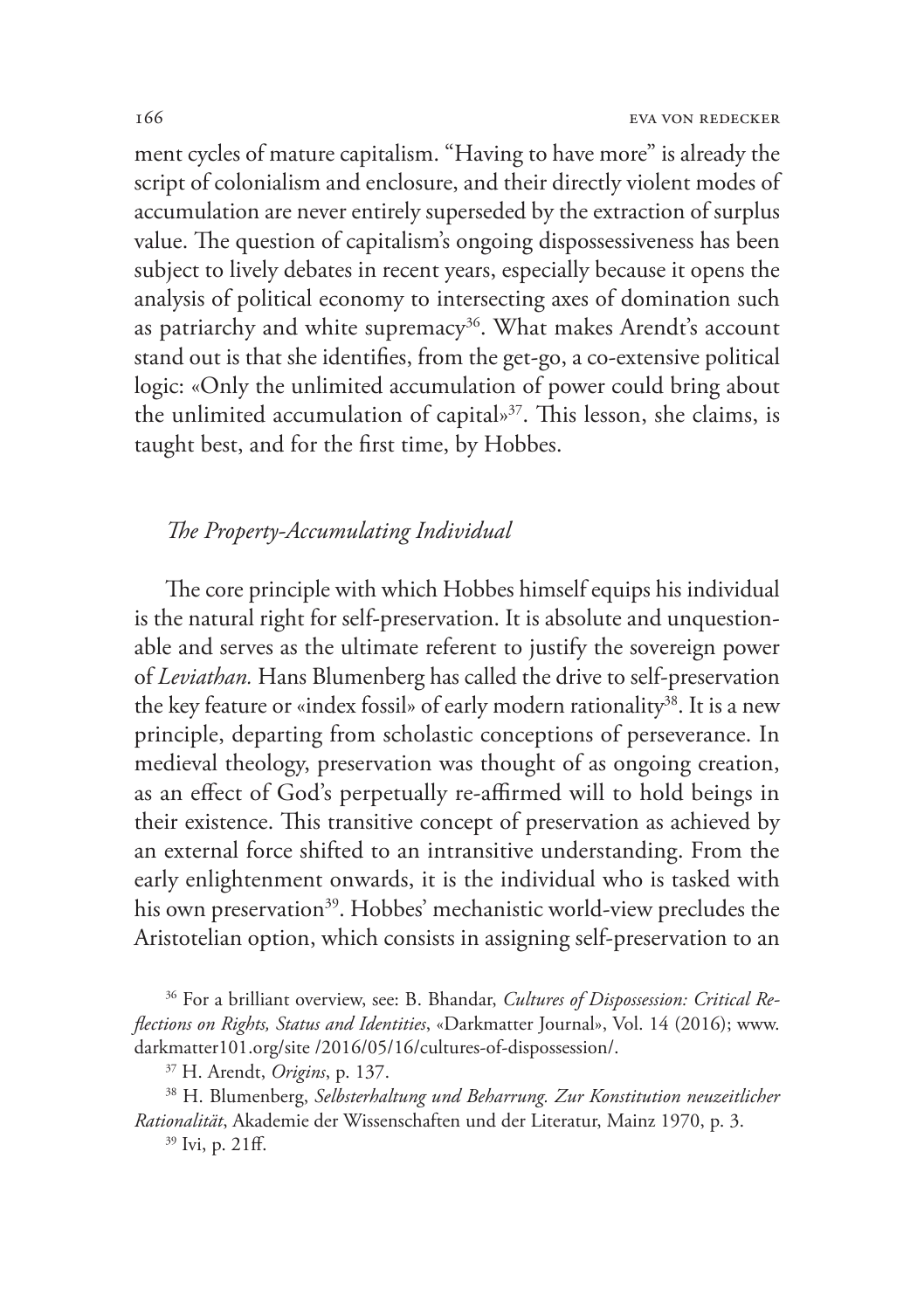inner developmental *telos* and making it coincide with self-perfection. Instead, in the emerging contract theories, the individual will is tasked with the pursuit of existence. The desire to persevere is reinforced by the concomitant fear: not wanting to die, especially not a violent death. In Hobbes, fear-driven self-preservation immediately tilts into self-expansion<sup>40</sup>. He famously argues, in chapter XIV of the Leviathan, that a right to «every thing; even to one anothers body» can be derived from the right to self-preservation $41$ . Surrounded by equals capable of murder, absent a superior power, it is only rational for individuals to attack and plunder preemptively. Thus, universal war is inevitable until individuals refrain from executing their will to self-preservation, and submit to a superior authority.

Arendt examines the resulting edifice of the Leviathan from a somewhat slanted angle. First of all, she refuses to accept Hobbes' own direction of deduction. In a commentary consulted by Arendt, Michael Oakeshott had argued that Hobbes' conception of individual and of state are co-foundational and their sequence a mere choice of presentation<sup>42</sup>. Arendt stretches this further and claims that Hobbes' individual, far from serving as starting point, was rather a futuristic figment of his imagination, derived from the needs of the *Leviathan*: «a picture of man as he ought to become and ought to behave if he wanted to fit into the coming bourgeois society»<sup>43</sup>. For Arendt the supposed basis – that peculiar understanding of self-preservation-cum-self-expansion – is exactly what requires explanation. And her own explanation consists in systematically carving out the congruence of this «new type of man»<sup>44</sup> with the principle of accumulation.

The individual as portrayed by Hobbes is, in a way, nothing but accumulation doubled back on itself. Accumulation with a vengeance.

40 Comp. ivi, p. 50.

41 T. Hobbes, *Leviathan*, p. 91.

<sup>42</sup> M. Oakeshott, *Introduction*, pp. VII-LXVI in: *ibidem* (ed.): *Leviathan or the Matter*, *Form, and Power of a Commonwealth Ecclesiasticall and Civil By T. Hobbes*, Blackwell, Oxford 1946, p. XXIX. 43 H. Arendt, *Origins*, p. 143, see also p. 141.

44 H. Arendt, *Origins*, p. 146.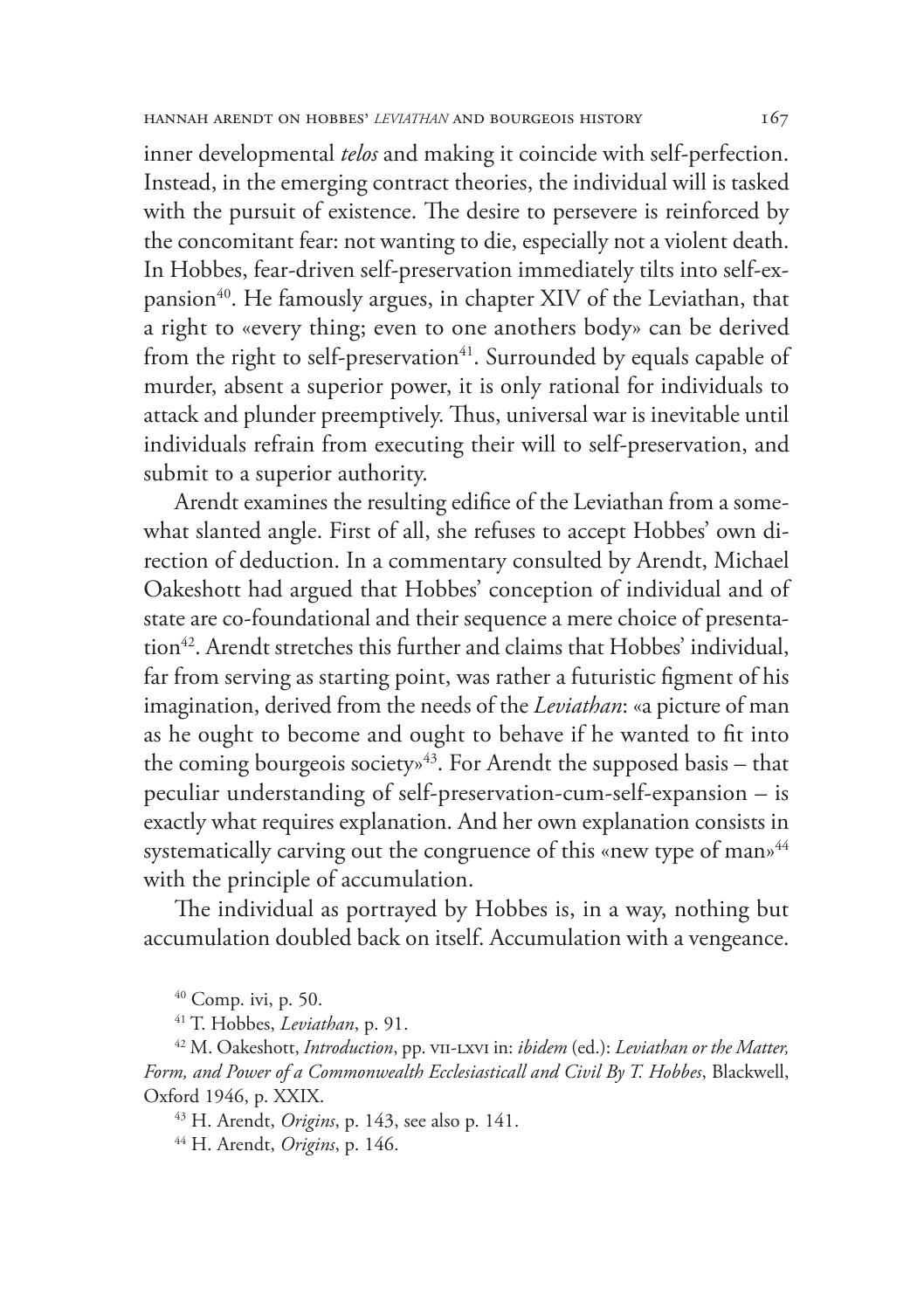Not self-preservation as pursued by a free individual aware of his natality and mortality, but self-preservation as envisioned by a will fixated on avoiding death at all costs. All agency descends into power-hoarding. Power, for Hobbes, is the means to acquire and secure propertized goods, and therefore becomes the primary target of accumulation. Arendt emphasizes that every other ambition – «riches, knowledge, and honor» – is secondary to the fundamental power-passion of an individual driven by nothing but private interests<sup>45</sup>. When Arendt speaks of private interests, it is important not to miss the pejorative connotations of private as "privatus". Those are not just egoistical interests, but deprived ones, lacking political potency and personal autonomy. Hobbes' assertion that private and public goods coincide – further consolidated in later liberalism by the fiction of an invisible hand of the market – is diametrically opposed to Arendt's own view<sup>46</sup>. What she calls «the aimless, senseless chaos of private interests» is a threat to politics, not their matrix<sup>47</sup>. Furthermore, for Arendt, private interests are not even, in a narrow sense, "individual". They do not originate in the singular person, but are derived from a sociality premised on competition around interchangeable goods. In turn, they degrade the Hobbesian individual to a derived status, to a function of society devoid of the independent capacity for judgment. Arendt quotes Hobbes' statement that an individual's value is their price. «This price is constantly evaluated and re-evaluated by society, the "esteem of others," depending upon the law of supply and demand»<sup>48</sup>. Set extrinsically, the value is never fixed, and never safe. It is produced analogously on the material and on the symbolic level<sup>49</sup>. Power is thus always already both, the capacity to

45 H. Arendt, *Origins*, p. 139. This passage makes it hard to uphold the interesting claim advanced by Peg Birmingham, who argues that Arendt and Hobbes were aligned in their appreciation of glory; comp.: P. Birmingham, *Arendt and Hobbes: Glory, Sacrificial Violence, and the Political Imagination*, «Research in Phenomenology», 41 (2011), 1, pp. 1-22.

46 H. Arendt, *Origins*, p. 139; T. Hobbes, *Leviathan*, p. 119, 134.

47 H. Arendt, *Origins*, p. 142.

48 H. Arendt, *Origins*, p. 139; T. Hobbes, *Leviathan*, p. 63.

49 H. Arendt, *Origins*, p. 139.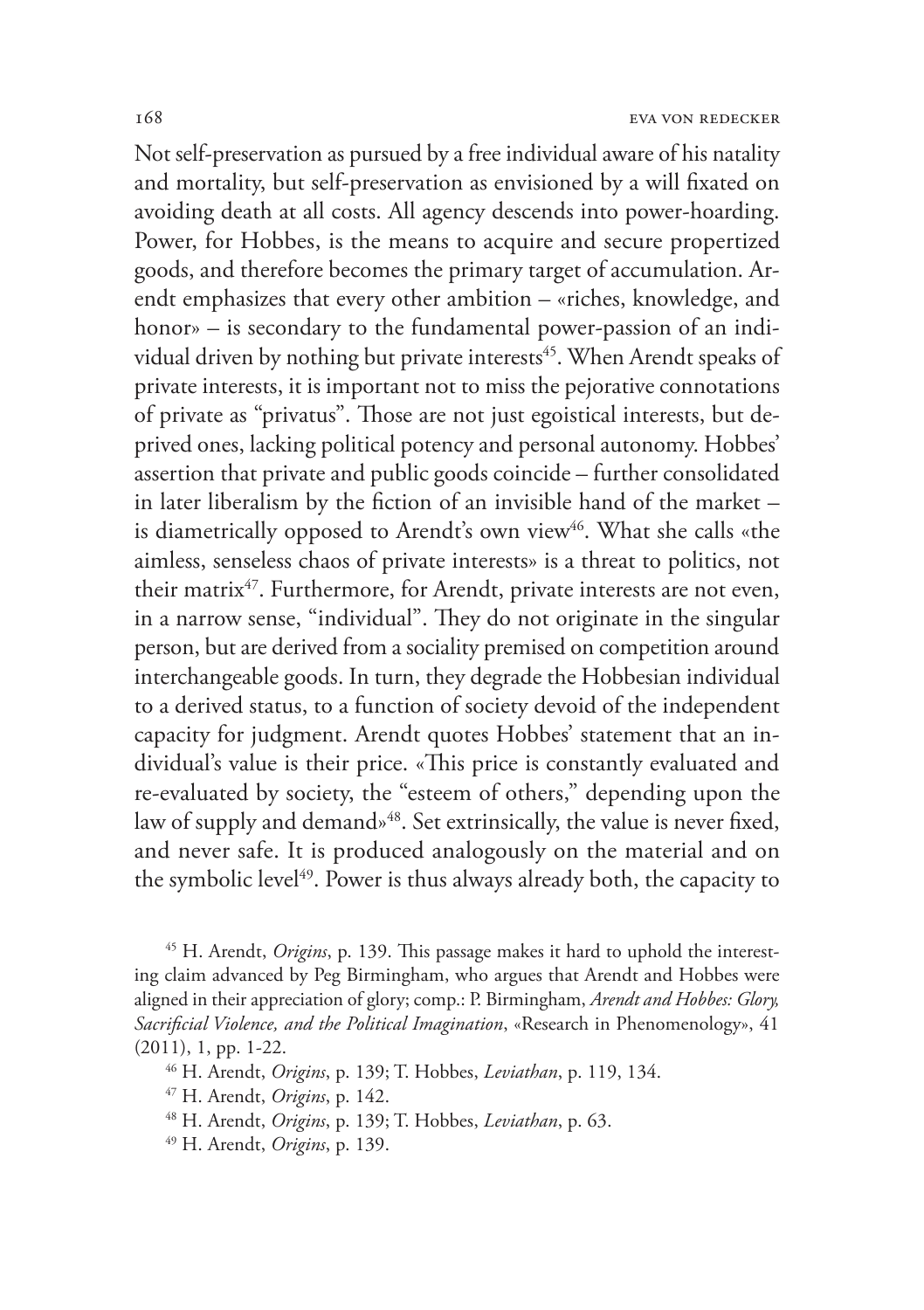secure property as much as the capacity to secure recognition. Just as every individual is programmed to desire all goods, they are all set up to desire a monopoly on public opinion in order to execute symbolic "price control" and make sure that they themselves come first in the recognition order. It reads a bit as if Arendt, if not Hobbes, were already describing a digital capitalist order of click-based ratings. At any rate, these mechanisms of competitive accumulation set the slippery slope towards violent conflict.

One of the defects of Arendt's reading of the Leviathan is that she seems to completely ignore the difference between state of nature and the situation after the contract. She writes of power-thirsty, property-scrambling individuals as though the civil war never ended. *Leviathan* without Leviathan, as it were. However, from a certain angle, this reading is correct. The Leviathan is the Leviathan – the all-encompassing superior power – because Hobbes' individuals know no inner limit. They just yield to an external one. Much as their reason – the rational calculus of self-preservation – commands them to seek a contract of reciprocal submission to authority, their desire remains bound to that life's expansion by all means. Post-contract, individuals are of course supposed to know the law, but it remains external and instrumental to them. The law is valid as an emanation from sovereign authority, and is not substantiated independently: «The Commonwealth is based on the delegation of power, not of rights<sup>50</sup>. There is thus a continuity of anarchic self-preservation from before the contract when Hobbes' individuals – unlike John Locke's *connoisseurs* of natural law – know no right or wrong, just expansion and loss of power.

Finally, that criterion – knowing the expansion from the loss of power – is also prior to any individual's right. Those who do not serve power accumulation turn into «a dangerous nuisance»<sup>51</sup>. Hobbes' theoretical construct predestines certain individuals as those that are to be annihilated. Whoever refuses the contract is thereby declared free prey, an enemy to be crushed. But it is not just resistance, but also

<sup>50</sup> H. Arendt, *Origins*, p. 141.

<sup>51</sup> H. Arendt, *Origins*, p. 144.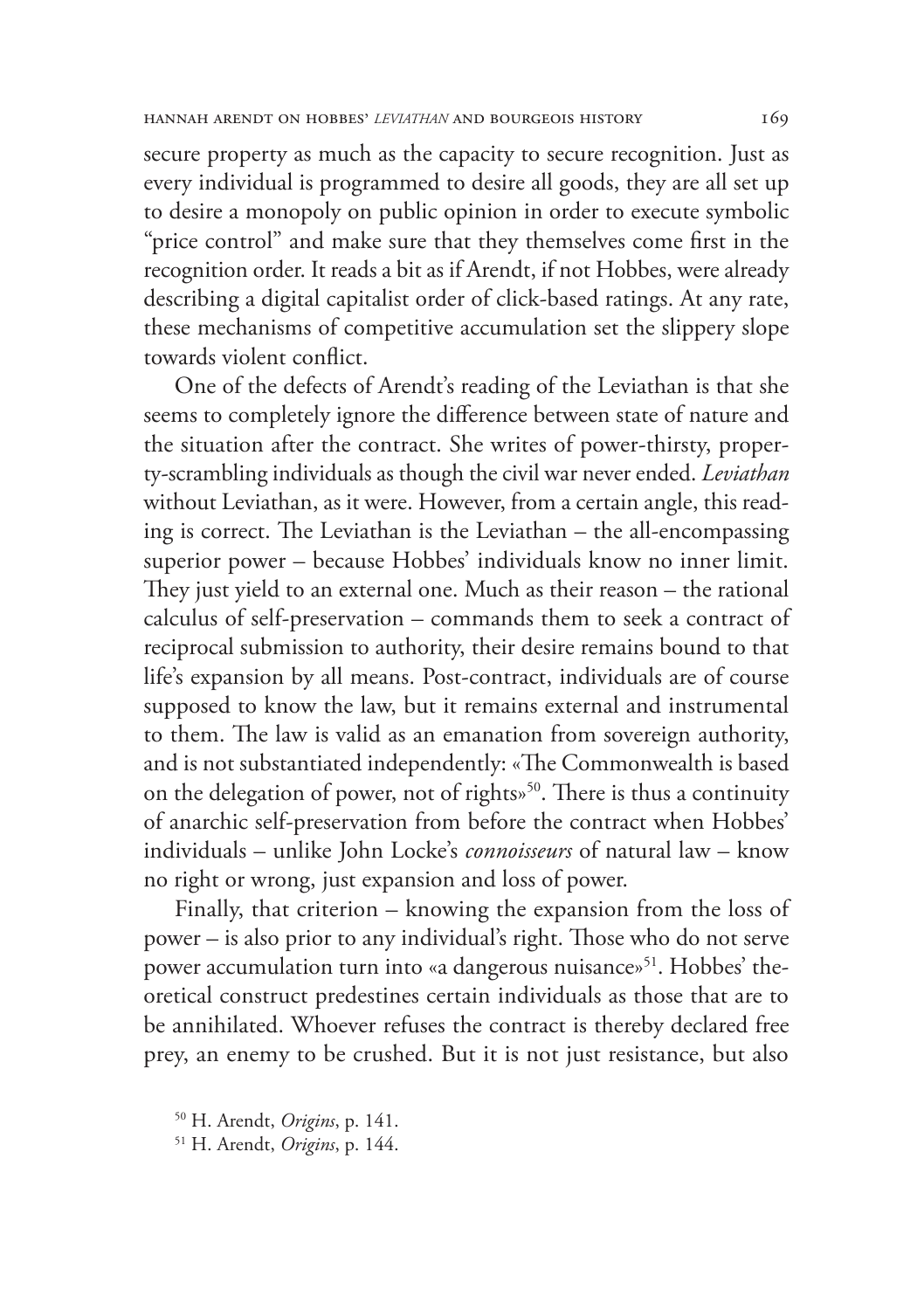biopolitical destiny which can render individuals "superfluous". As Lorenzo Bernini has shown, drawing on a passage from chapter XVII of *De Cive*, Hobbes' sovereign with his monopoly on ascribing value to life may also «decide which of his subjects should be considered fully human»<sup>52</sup>. The Leviathan has the explicit right to order the death of someone who is seen as unfit – «a child of an unwonted shape», to use Hobbes' language in an example<sup>53</sup>.

If Arendt admits to a certain difference pre- and post contract, it resides not in the basic passion for power, which is a constant feature, but in where that power is settled. Always external to the individuals themselves, it springs first from an unregulated competition and is later contained by the Leviathan. In the presence of an over-awing power, the power-hungry animals submit to the continuation of accumulation over their heads. The individual, whom Arendt ultimately sees as a «poor meek little fellow», then turns into a «cog in the power-accumulating machine, free to console himself with sublime thoughts about the ultimate destiny of this machine»<sup>54</sup>. Irrespective of such dreams, Arendt goes on to argue that the weakness for accumulation which tied the individual to the «machine» in the first place, corrodes the latter, too.

## Th*e Power-Accumulating State*

Arendt resists the idea that the state pacifies individuals by protecting them and their property from each other. She also resists the idea that this state itself is ever at peace<sup>55</sup>. There is no limit which any Leviathan would need to respect, in fact he becomes a more perfect Leviathan the greater units he can usurp  $-$  as long as he is indeed powerful enough to rule them. However, just as with the individual

53 Ivi, p. 144.

<sup>52</sup> L. Bernini, *Queer Apocalypse. Elements of Antisocial Theory*, Palgrave Macmillan, Basingstoke 2017, p. 145.

<sup>54</sup> H. Arendt, *Origins*, p. 146.

<sup>55</sup> H. Arendt, *Origins*, p. 142.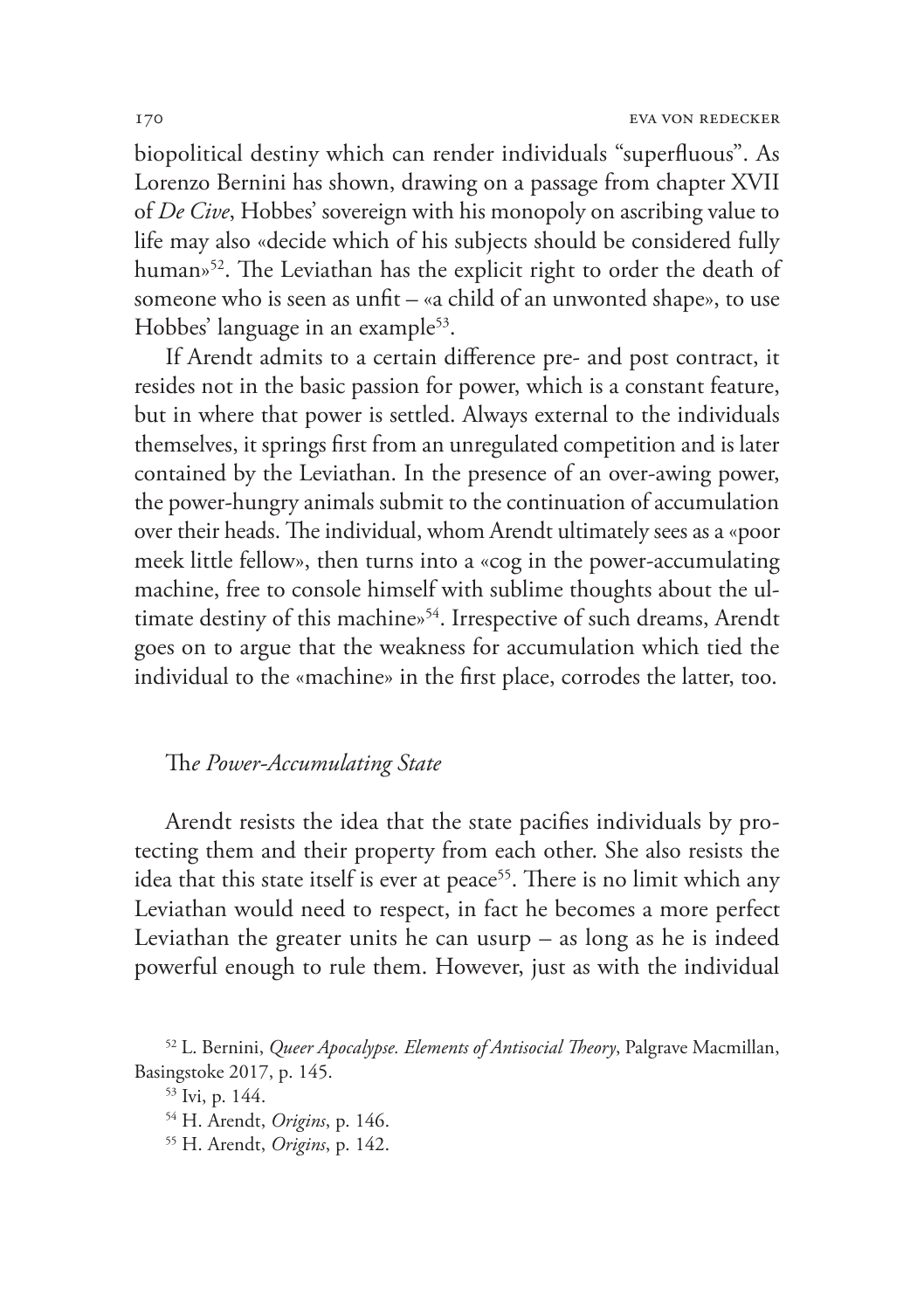power-hungry by association with new propertylogics, Arendt identifies a prior mechanism for the Leviathan's expansiveness. Not just external competitiveness with other states, but also an inner necessity, arising from a social order premised on acquisition. The core argument which Arendt develops is that the mere accumulation of property, as a supposedly purely economic process, cannot proceed without preceding and perpetual accumulation of power. This would be an obvious point to make if accumulation of power meant intensification. That, after all, is the whole point of the *Leviathan* in its own terms: to give rise to a greater authority over those individuals who would otherwise turn their individual powers lethally against each other. But what Arendt means is that the property-expanding logic she sees as operating through individuals likewise steers their state. The Leviathan must not only be erected, but constantly expanded. Only by growing can it stabilize the acquisitions pursued. Not a stable authority protecting property, but an expansive power paving the way for accumulation.

Arendt reflects on the necessary boundlessness of political power, once it is tasked with protecting capitalist property, in two ways. One is elaborated in the chapter following her consultation of Hobbes. With regard to the New Imperialism, over the course of which nearly the entire African continent was colonized by European powers between 1870 and 1914, Arendt promotes a Luxemburgian analysis. Only by annexing new territories as investment grounds can capitalist accumulation continue. And – this is Arendt's addition – only given colonized territory can the "superfluous" members of European societies be sent somewhere and pose as "owners" despite their economic dispossession at home. The category of race is operationalized to distinguish accumulators from those dispossessed of ownership rights, and mediates this process. Arendt notes that Hobbes, while eschewing any explicit racial logics, cleared the ground for reification of humans by presenting individuals as stripped of any shared ties or capacities<sup>56</sup>. Only by con-

56 «For there is, under the conditions of an accumulating society, no other unifying bond available between individuals who in the very process of power accumulation and expansion are losing all natural connections with their fellow-men. Racism may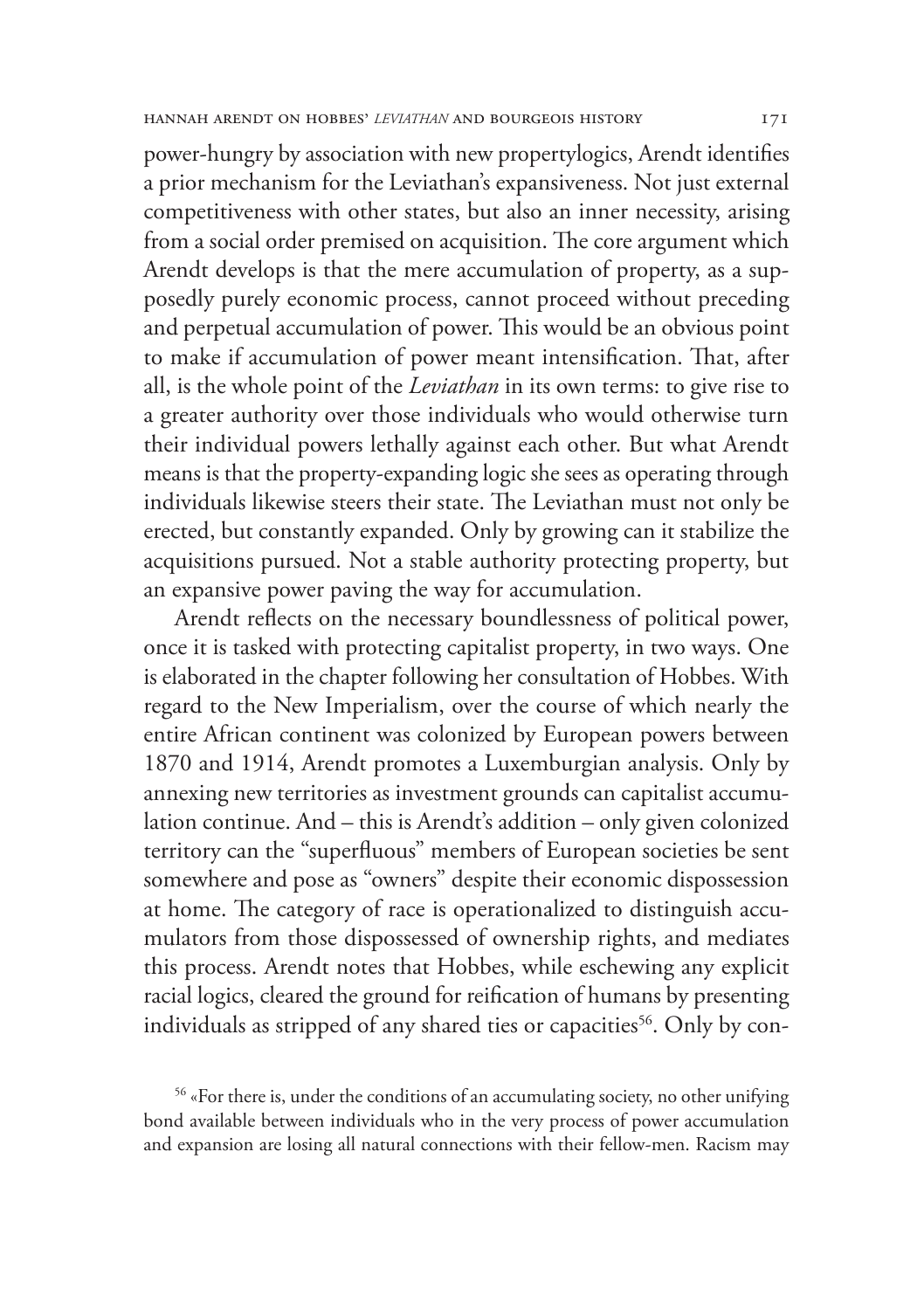stantly growing more powerful, Arendt concludes, can the Leviathan safeguard the accumulation process which the private interests of his subjects dictate.

Arendt's second account of catastrophic progressivism is more abstract. While the Luxemburgian theory of imperialism served to spell out the spatial logic of accumulation, it is with the help of Walter Benjamin that Arendt brings to the fore accumulation's temporal logic. She quotes the passage about the *angelus novus* from Benjamin's *Theses on the Philosophy of History* at length in the German edition of *Origins*. The concluding sentence also made it into the English version: «What we call progress is [the] wind [that] drives [the angel of history] irresistibly into the future to which he turns his back while the pile of ruins before him towers to the skies»<sup>57</sup>. At the time of Arendt's writing, this image was not at all as ubiquitous as it has become in contemporary critical theory. In fact, it had not even been published in English, to the embitterment of Arendt, who had been tasked by Benjamin himself with handing the manuscript over to his colleagues at the exiled Frankfurt Institute<sup>58</sup>.

In her interpretation, Arendt equates the wind of progress with the imperative of accumulation. But why would it amount to the ultimate catastrophe? And how does it run through the Leviathan? Individual property accumulation, as mentioned at the outset, is limited by the natural lifespan of humans. In order to envision it as an infinite process, this time period needs to be transcended. This is what the Leviathan does: it provides the immortal structure onto which the incessant continuation of accumulation can be projected. Individual property accumulation cannot be infinite, but political poweraccumulation is. The individual might die, but the Commonwealth keeps conquering. It is with these considerations that Arendt provides an argument for why expansive accumulation should be inevitably self-destructive, as opposed to "merely" oppressive. This is sobecause the deferred limit returns, this

indeed carry out the doom of the Western world and, for that matter, of the whole of human civilization»; Arendt, *Origins*, p. 157.

<sup>57</sup> H. Arendt, *Origins*, p. 143.

<sup>58</sup> Comp. Young-Bruehl, *Hannah Arendt*, p. 166f.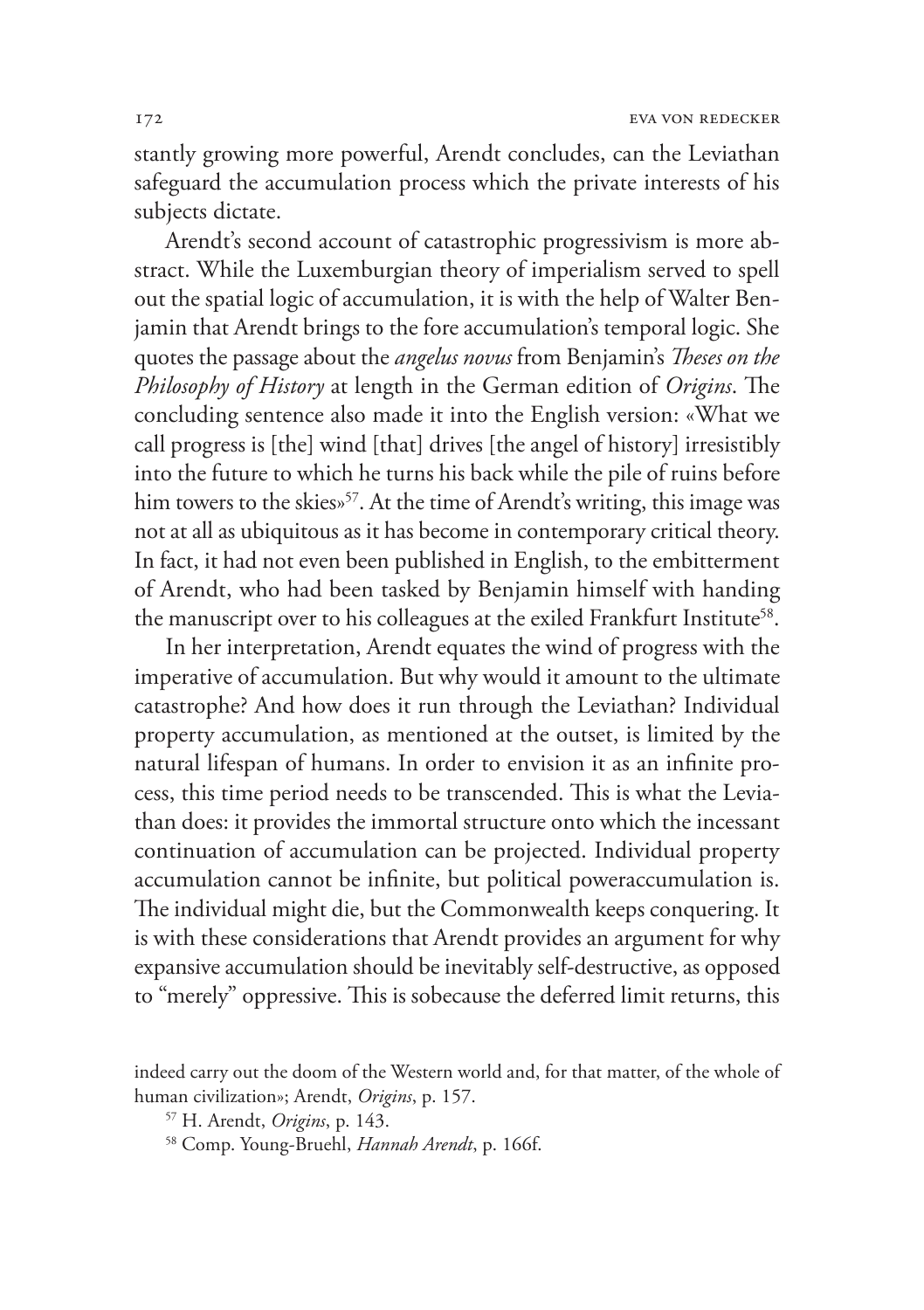time as the limit of the globe. Arendt glosses the all-too-contemporary businessman who is annoyed that he cannot annex the stars, and states in no uncertain terms that at the point of external limitation, the conquest will not stop, but turn annihilation inward:

«…the power-accumulating machine, without which continual expansion would not have been achieved, needs more material to devour in its never-ending process. If the last victorious Commonwealth cannot proceed to "annex the planets," it can only proceed to destroy itself in order to begin anew the never-ending process of power generation»<sup>59</sup>.

Destruction, as the liminal form of possession, thus returns. It is at once accumulation's highest form and its end. Composed of individuals with private interests, the Leviathan can, according to Arendt, never hold. His contractual base lacks the component of truly political matter. «[P]roperty and acquisition», she writes, «can never become a true political principle»60. She elaborates in *Elemente und Ursprünge* that the latter would have to fulfill the task of providing immortality, that element which mortal individuals cannot import<sup>61</sup>. The immortality of possession in accumulation is hollow, it piggybacks on political duration instead of founding it. Thus, the supposedly powerful structure remains instable, constantly threatened by dissolution, «a vacillating structure»<sup>62</sup>. Moreover, as Arendt spells out, again only in the German edition, the private interests imported into the Leviathan infect it with something worse than instability: destruction:

«For then it turns out that private interests, which have stolen from the immortality of the commonwealth their super-human duration, have thereby, in turn, carried that element of destruction, which inevitably

- 59 H. Arendt, *Origins*, p. 146f..
- 
- 60 H. Arendt, *Origins*, p. 145. 61 H. Arendt, *Elemente*, p. 328.
- 62 H. Arendt, *Origins*, p. 142.